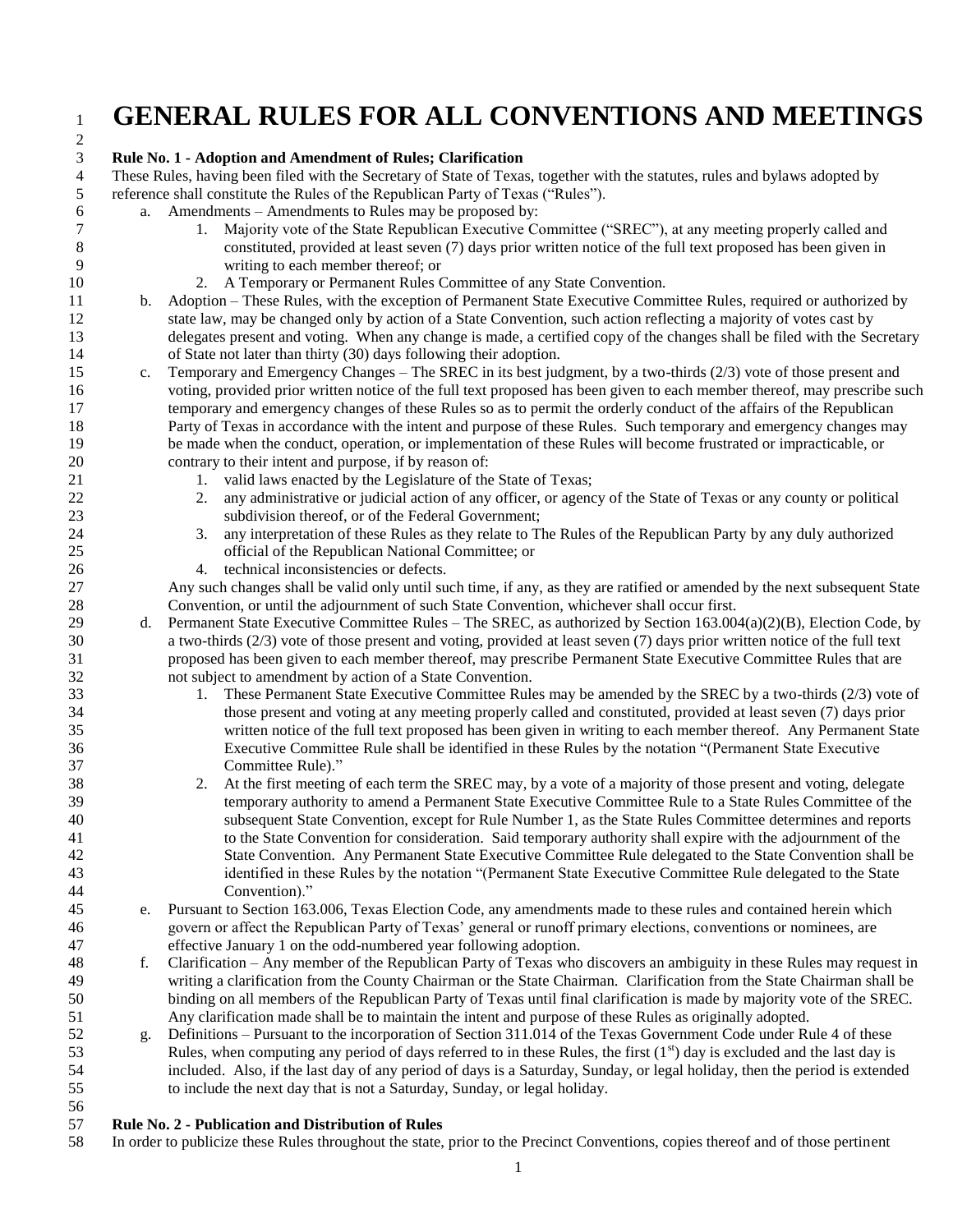- portions of the Election Code dealing with Party conventions at all levels shall be mailed to each County Chairman and each
- Senatorial District Convention Chairman with instructions to supply a copy to each Precinct Chairman and to each County or
- District Convention Committee Chairman. Upon request, a copy shall be provided to any delegate or alternate to the State
- 4 Convention and to any other interested person who shall request the same; and an adequate supply thereof shall be maintained at the Republican Party of Texas Headquarters to fill requests. A charge, which shall be no gre
- the Republican Party of Texas Headquarters to fill requests. A charge, which shall be no greater than the unit cost of printing and
- postage, may be made for requested copies of these Rules.

### **Rule No. 3 - Discrimination Prohibited**

- Participation in any Republican convention or meeting including, but not limited to, any primary caucus, any meeting or
- convention held for the purposes of selecting delegates to a County, District, State or National Convention shall in no way be
- abridged for reason of sex, age, race, religion, color, or national origin.

### **Rule No. 4 - Adoption of Reference – U.S. Constitution, Texas Constitution and Statutes**

 The Constitution of the United States, The Constitution of the State of Texas, and the statutes of the State of Texas, insofar as they may be applicable, are hereby adopted by reference and shall govern the conduct of all conventions and meetings of the Republican Party of Texas from the precinct level through the state level.

- **Rule No. 5 - Parliamentary Authority**
- Unless otherwise provided for by the United States Constitution, Texas Constitution, United States and Texas statutes, or these
- Rules, the current edition of *Robert's Rules of Order Newly Revised*, which is hereby adopted by reference, shall be the
- parliamentary authority governing all conventions and meetings of the Republican Party of Texas from the precinct level through
- 22 the state level, inclusive.

### **Rule No. 6 - Proxies Prohibited**

 The use of proxies or proxy voting is hereby prohibited in all Republican Party of Texas proceedings, from the precinct level through the state level, inclusive except the SREC.

### $\frac{27}{28}$ **Rule No. 7 - Casting Votes**

- a. At all conventions, executive committee meetings and any other Party meetings, votes shall be cast and counted in the manner prescribed by the current edition of *Robert's Rules of Order Newly Revised*; and except as provided in this rule, the vote of each member shall have equal weight. A county executive committee may authorize mailed ballot voting to fill precinct chair vacancies. In any convention except a Precinct Convention or a State Convention when organized in Congressional District Caucuses, any delegation present, upon request, shall be permitted to cast the number of votes equal to the number of delegates to which it is entitled on any item of business.
- b. A roll call vote shall be taken:
- 1. when ordered by majority vote of the delegates at any convention, caucus, or meeting, or
- 2. when demanded by one-fifth (1/5) of the participants at a Precinct Convention, or
- 39 3. when demanded in writing by at least one-fifth  $(1/5)$  of the delegations from the precincts represented at a County or Senatorial District Convention, or
- 4. when demanded in writing by at least one-fifth (1/5) of the delegations from the districts represented at a State Convention, or
- 5. when demanded in writing by one-fifth (1/5) of the members in the case of a committee meeting, Party caucus, or
- 6. when by decision of a Convention Chairman.

 In the event of a roll call vote, each Delegation Chairman shall poll his delegation and shall announce the result when his delegation is reached. If any delegate doubts the correctness of the announcement, the Secretary of the meeting shall poll such delegation and announce the result.

### 49<br>50 **Rule No. 8 - Supplementary Executive Committee Rules - Meetings**

- a. Compliance Required The SREC, each county executive committee, each district executive committee and any committee or sub-committee created by any Bylaws or Rules adopted by same, shall comply with and be established in accordance with these Rules.
- b. Supplemental Rules Permitted A State Republican Executive Committee elected at the Biennial State Convention or a County Executive Committee elected in biennial Primary Election or a District Executive Committee created pursuant to the Texas Election Code or the Bylaws of any political subdivision within the Party, may adopt Supplemental Rules or Bylaws, provided however that such Rules or Bylaws do not conflict with any Rules or Bylaws of a higher authority including, but not limited to these Rules. All such Rules and Bylaws shall be filed with the SREC and with the Secretary
- of State and are hereby adopted by reference.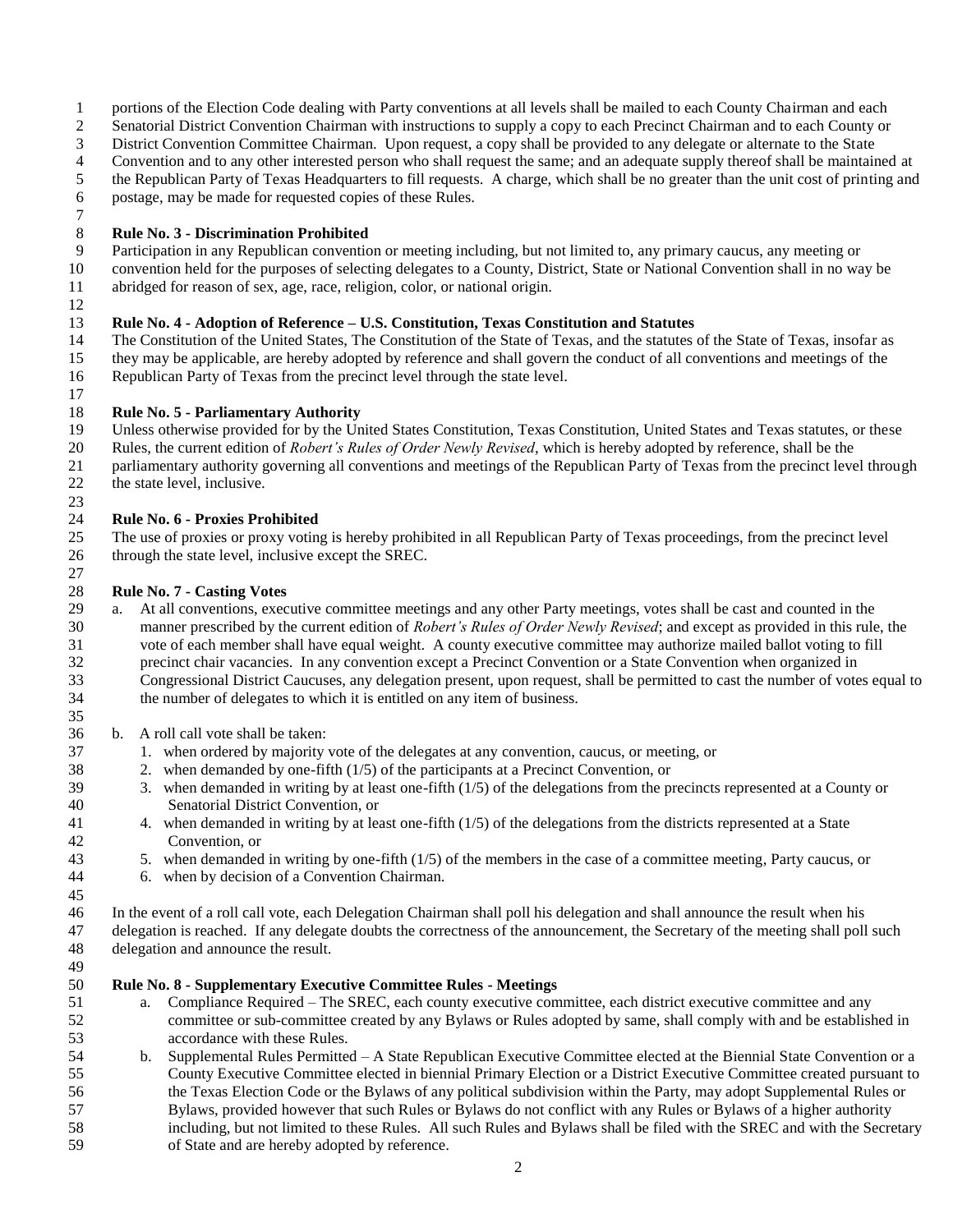- c. Organizational Meeting of the State Republican Executive Committee The SREC shall hold its organizational meeting after the adjournment of the Biennial State Convention.
- d. Organizational Meeting of a County Executive Committee A County shall hold its organizational meeting within forty-4 five (45) days after the term of office begins for the County Chairman and the Precinct Chairmen. (This is twenty (20) days after the Primary Run-off Election according to Subsection 171.022 (c) of the TEC.) The County C days after the Primary Run-off Election according to Subsection 171.022 (c) of the TEC.) The County Chairman shall 6 be responsible for calling the meeting however, if the County Chairman does not call the meeting, then one-fourth (1/4)<br>6 of the Precinct Chairmen may, by written demand, call an organizational meeting. Notice of the org of the Precinct Chairmen may, by written demand, call an organizational meeting. Notice of the organizational meeting 8 shall be mailed by USPS to the last known address of the members of the executive committee at least fourteen (14) days prior to the date of the meeting and such notice shall state the time, date and location of the meeting and the names(s) of the person(s) issuing the call. The agenda of the organizational meeting shall include, but not be limited to, the swearing in of the newly elected executive committee members and the adoption of Bylaws and/or Rules for the biennium. The proposed Bylaws and/or Rules shall by sent out with the meeting call via USPS at least fourteen (14) days prior to the 13 date of the meeting.
- e. Limitations on County Executive Committee meetings No County Executive Committee meeting shall be held during the week of the Biennial State Convention or the quadrennial National Convention.
- f. Open Meetings and Right to Testify All meetings of any committee, sub-committee or ad hoc committee of any State or County Executive Committee shall be open to any member of that executive committee, and they shall have the right to appear before any such committee, sub-committee or ad hoc committee and make recommendations for the committee's consideration or testify concerning any item under purview of the committee. The committee may adopt reasonable rules including time limits for such presentations and may establish a reasonable limit of time for these presentations. This Rule does not preclude the committee from going into executive session; however, such executive session(s) shall be open to any member of the executive committee including ex-officio members.
- g. The County Chairman shall maintain a current list of the name, mailing address, phone number, email address (if available), and precinct number of every Republican Precinct Chair who was elected in the Primary, the Primary Runoff, or was appointed by the County Executive Committee to fill a Precinct Chair vacancy. The list shall be updated within seven (7) business days of an election changing the status of the list and shall be made available at reproduction costs or by email to any Republican Precinct Chair, Republican Party Official, Republican Elected Office Holder, or Republican Candidate for Elective Office of the county requesting such.
- h. Filling Vacancies on a County Executive Committee (Permanent State Executive Committee Rule) A County Executive Committee shall, by majority vote at its organizational meeting, adopt a Bylaw and/or Rule for filling vacancies on the County Executive Committee.

### **Rule No. 9 – Executive Committee Quorum**

- a. Non-Statutory Business and Filling Vacancies At County or District Executive Committee meetings, one-fourth (1/4) of the membership, excluding vacancies, shall constitute a quorum for conduct of non-statutory business. As provided by Section 171.024(c), Texas Election Code, the SREC has designated one-fourth (1/4) of the membership, excluding vacancies, or such greater percentage, not to exceed a majority of the membership, as may be specified in County Executive Committee Bylaws and/or Rules as quorum for filling vacancies on County Executive Committees (Permanent State Executive Committee Rule). At SREC meetings, the quorum for conduct of non-statutory business shall be in accordance with the SREC bylaws. If the quorum provided above is not present at any executive committee meeting, then only statutory business (called for by the Texas Election Code) may be transacted at a meeting. b. Statutory Business – At SREC, County, or District Executive Committee meetings, a quorum for conduct of statutory
- business (called for by the Texas Election Code) shall consist of those members present.
- 

# **GENERAL RULES FOR ALL CONVENTIONS**

### **Rule No. 10 - Supplementary Convention Rules**

- a. Any convention may adopt temporary or permanent rules which supplement these Rules, as long as such supplementary rules do not conflict herewith.
- b. Any convention committee may adopt supplemental rules related to its proceedings provided that such rules do not conflict with these rules or any supplemental rules adopted by the convention.

### **Rule No. 11 - Convention Officials Listed – Challenge**

 a. Convention Officials – The officers of any convention, whether it be in temporary or permanent organization, shall consist of a Chairman, a Secretary, a Sergeant-at-Arms, and such other officers as the Chairman may deem necessary. The Secretary and the Sergeant-at-Arms shall have the power to appoint assistants. The permanent officers, except parliamentarian, shall be elected or appointed from among the convention delegates.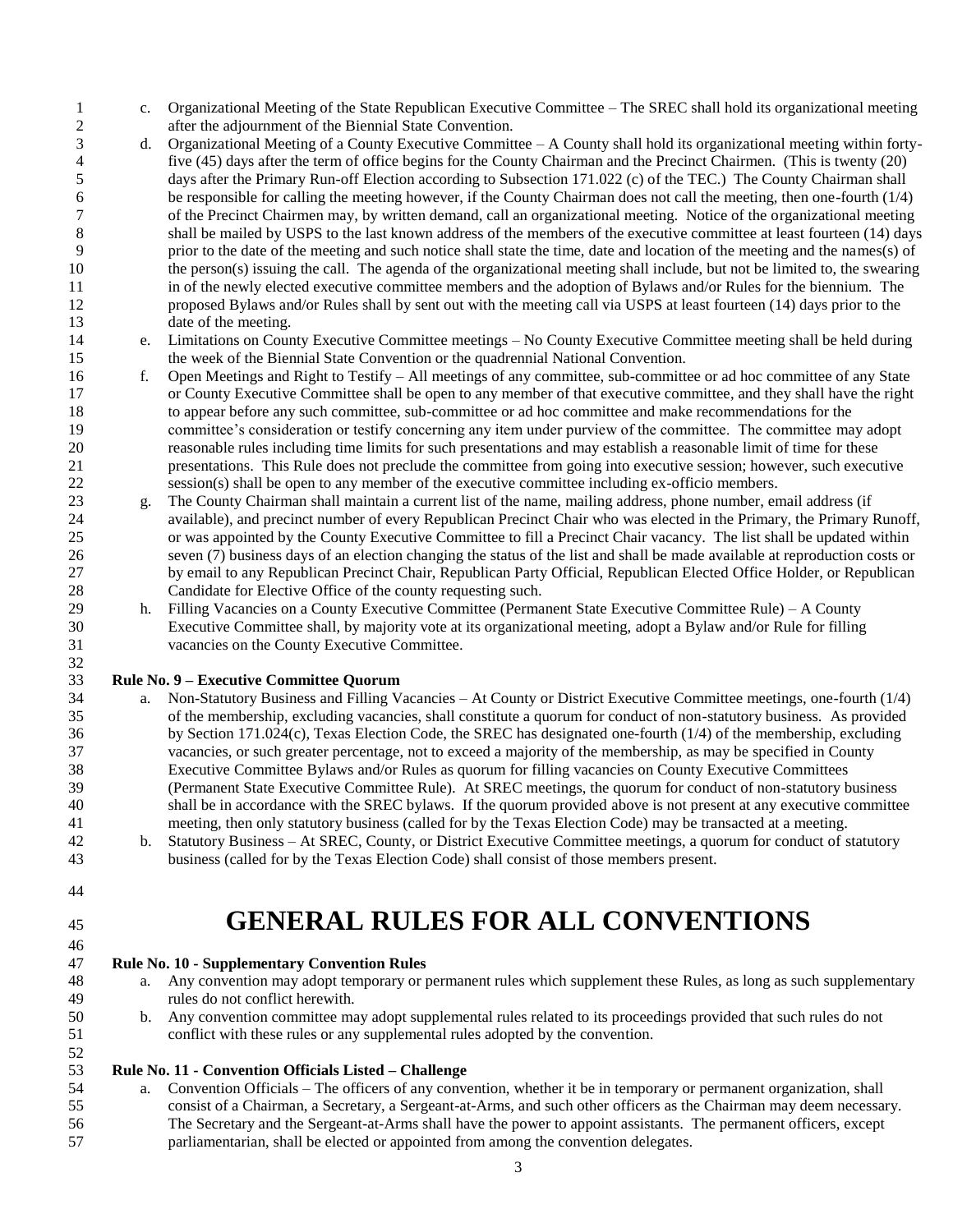b. Challenge – Any officer or committee chairman of any convention, whether it be in temporary or permanent organization, who intentionally violates the Rules of the Republican Party of Texas or the directives of the Texas Election Code, shall be subject to a challenge filed under the provisions of Rule No. 27; and if such challenge is upheld 4 by the Convention which hears the challenge, that officer or committee chairman shall be removed from serving as a delegate to any convention of the Party at any level throughout the year. delegate to any convention of the Party at any level throughout the year.

### **Rule No. 12 - Resolutions Authorized - No Unit Rule**

 Any convention may express its sense on an issue by adopting a resolution on that issue; however, the use of the unit rule (whereby the entire delegation votes as a unit not recognizing the minority votes within the delegation) or the practice of giving binding instructions to the delegates shall not be permitted at any level of the convention process.

- **Rule No. 13 – Convention Quorum – Adjournment**
- a. Precinct Convention There shall be no quorum to convene or continue a Precinct Convention.
- b. County/District Convention A quorum to convene a County/District Convention shall consist of a majority of the
- delegates registered as attending. Thereafter, a quorum shall be considered present as long as:
- 16 16 1. The number of votes represented by delegates in attendance comprises more than fifty percent (50%) of the 17 total voting strength of the Convention;
- 2. A majority of the seated precincts are present; and
- 3. One-third (1/3) of the seated delegates are present.
- c. State Convention A quorum to convene the State Convention shall consist of a majority of the delegates registered as attending. Thereafter, a quorum shall be considered present as long as:
- 22 1. The number of votes represented by delegates in attendance comprises more than fifty percent (50%) of the total voting strength of the Convention;
- 2. A majority of the seated districts are present; and
- 3. One-third (1/3) of the seated delegates are present.
- d. Adjournment In order to adjourn a convention for lack of a quorum, the Chair shall verify the absence of a quorum, using the aforementioned criteria, and such verification shall be made part of the convention minutes; provided however, that no quorum shall be required for consideration of the report of a nominations committee or for the election of delegates and alternates.

### **Rule No. 14 - Open Meeting and Right to Testify**

- i. All meetings of any committee or sub-committee of any convention, whether it be in temporary or permanent organization, shall be open to any delegate or alternate to that convention, any State or County Republican Party Officer, any elected Republican Public Officeholder or any Republican Candidate. These same people shall have the right to appear before any convention committee or sub-committee and make recommendations for the committee's consideration or testify concerning any item under purview of the committee and to record the proceedings with electronic devices. The committee may adopt reasonable rules including time limits for such presentations and may establish a reasonable limit of time for these presentations. This privilege shall include delegates and alternates under challenge at any convention pursuant to Rule No. 35. Nothing in this Rule shall be construed as to prohibit individual Committee members, whether they be in temporary or permanent organization, from communicating with one another about business to come before their Committee, in any manner they choose, prior to the convening of their first Committee meeting or at any other time outside of their official Committee meeting or meetings. Notice of any meetings of any temporary committee or sub-committee of any Senatorial District or County Convention shall be posted on the website of the county party, if any, prior to the date of the meeting.
- ii. An official video recording may be made of all general sessions and any meetings of any committee of the state
- convention, whether it be in temporary or permanent organization.

### **Rule No. 15 - Identification Required**

 Any person present at any convention must identify himself when requested to do so by the Sergeant-at-Arms, his assistants, or any other officer of the convention.

- **Rule No. 15A - Distribution of Literature**
- Literature may be freely distributed in the delegate and alternate seating areas of any State or County/Senatorial District

 Convention or Caucus, provided that the items being distributed display the name and address of the person and/or organization represented.

### **Rule No. 16 - Previous Question**

 a. Previous Question – At any convention, when the previous question has been moved and seconded and is sustained by a majority vote, the question shall be deemed to have been called and a vote shall occur upon the pending question, except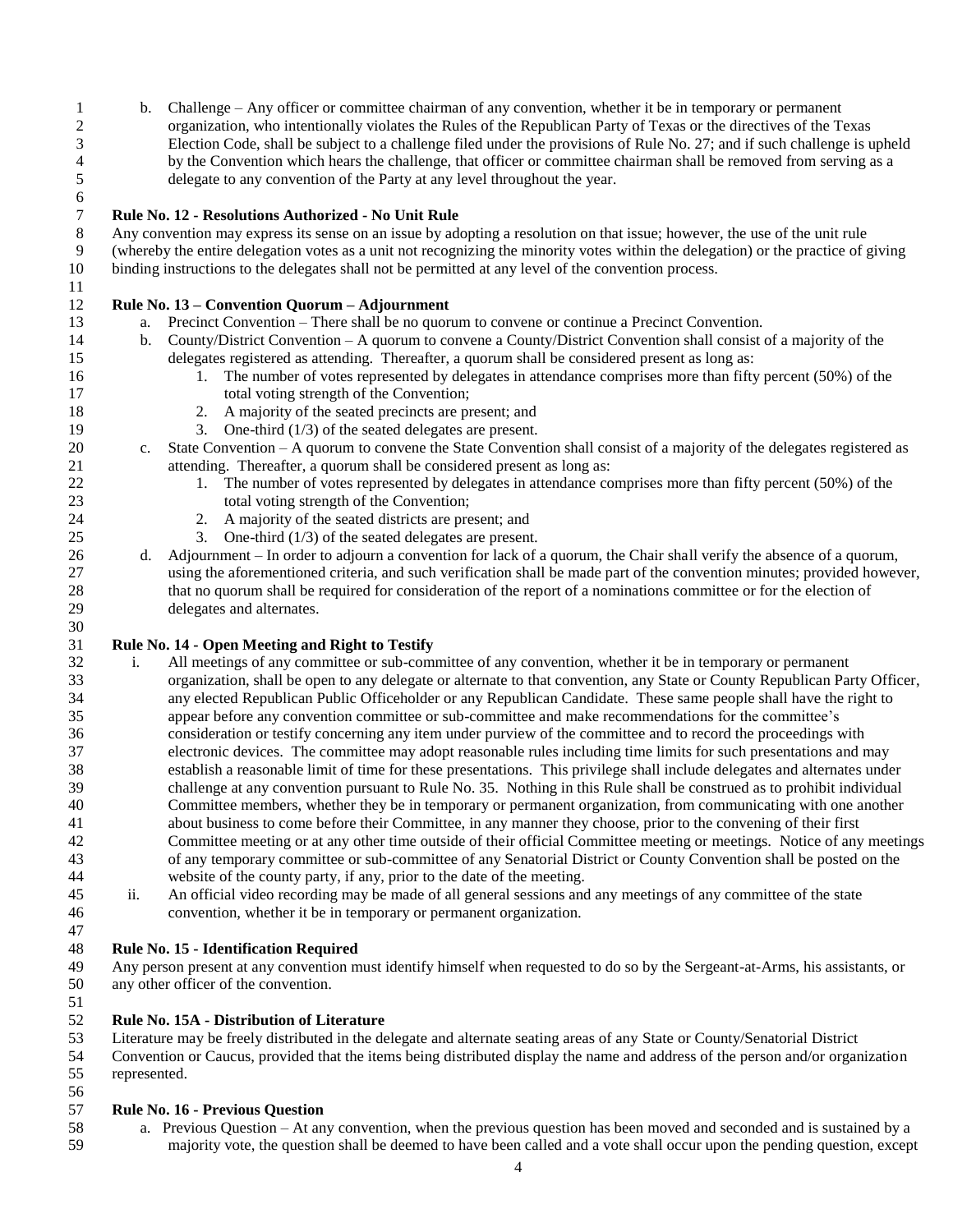- as provided in subsection b of this Rule.
- b. Exception At any convention, a motion to move the previous question or to close nomination concerning any election, including the election of delegates and alternates shall not be in order until there has been reasonable opportunity for additional nominations, debate and/or amendment.

# **Rule No. 17 - Debate**

- a. Main Motions No delegate shall speak for more than five (5) minutes on a main motion without the general consent of the Convention; nor shall he speak more than once on the same motion without general consent.
- b. Amendments and Secondary Motions No delegate shall speak more than three (3) minutes on any amendment or debatable motion subsequently made while a main motion is pending without the general consent of the Convention; nor shall he speak more than once on the same motion without general consent.
- c. Committee Reports The delegate making the committee report and the delegate making the minority report of any convention committee may speak on such report for up to ten (10) minutes, and may then answer legitimate questions asked by any delegate relating to such report.
- d. Limiting Debate Any Convention, by majority vote, may limit or extend equally the time and the number of speakers for each side of a debatable motion.

#### **Rule No. 18 - Voting Strength - Number of Delegates**

 The Convention will continue to enjoy its full strength in the cases of preceding Conventions not electing all delegates to which it is entitled. No Convention shall elect fractional delegates; i.e. no Convention shall elect more delegates or alternates than the 21 number to which it is entitled.

### **Rule No. 18A – No Amendments After Adjournment**

- The minutes of any precinct, county, or senatorial district convention may not be amended to add any delegate or alternate, or
- strike any elected delegate or alternate after adjournment of that convention.
- 

 $\frac{5}{6}$ 

- 
- 

# **GENERAL RULES FOR PRECINCT CONVENTIONS**

### **Rule No. 19 - Date, Time, and Place for Precinct Conventions (Permanent State Executive Committee Rule)**

 On or after the day of the General Primary Election in each even numbered year, Precinct Conventions shall be held in each precinct at the date, time and place designated by the County Executive Committee or in its failure to act, the County Chairman; provided that the place of such convention shall be large enough to accommodate the expected number of participants and must meet the same requirements for access by the elderly and persons with physical disabilities as a polling place..

- 
- **Rule No. 20 - Qualifications for Participation**

 The only qualifications for participation in a Precinct Convention, being an officer of such convention or being elected a delegate to the County, Senatorial District, or State Conventions shall be that the person must be a registered voter of that precinct or a

resident of that precinct who is eligible to vote a limited ballot and shall have established Party affiliation. Party affiliation may

- be established by voting in the Republican General Primary or by other means as prescribed by law, provided he has not been
- disqualified under this Rule or Rule No. 11. A person who wishes to serve as a delegate or alternate must have fulfilled the
- requirement of Party affiliation at the time of election. A Precinct Chairman, or person acting in his stead, who convenes the
- Precinct Convention earlier than the hour determined by the County Executive Committee shall be subject to challenge by any
- Republican General Primary voter in the precinct through the method outlined in Rule No. 27; and if the challenge is upheld by
- the County or Senatorial District Convention, such person shall be removed from serving as a delegate or alternate to any
- convention at any level throughout the remainder of the year. Children whose parents or guardians are participants in a precinct
- convention may attend the convention if space permits, but may not participate or disrupt.

### **Rule No. 21 - Agenda for Precinct Conventions**

The agenda for each precinct convention shall include the following order of business:

- a. Call to order at the appointed hour by the Precinct Chairman or other participant if the Precinct Chairman is not present.
- b. Preparation of a list of and announcement of number of qualified participants present.
- c. Announcement of agenda and basic rules of procedure.
- d. Election of the permanent officers of the convention by majority vote.
- e. Announcement of County or District Convention and of temporary committee meetings, if known.
- f. Election of delegates and alternates to County or Senatorial District Convention, as the case may be, by majority vote,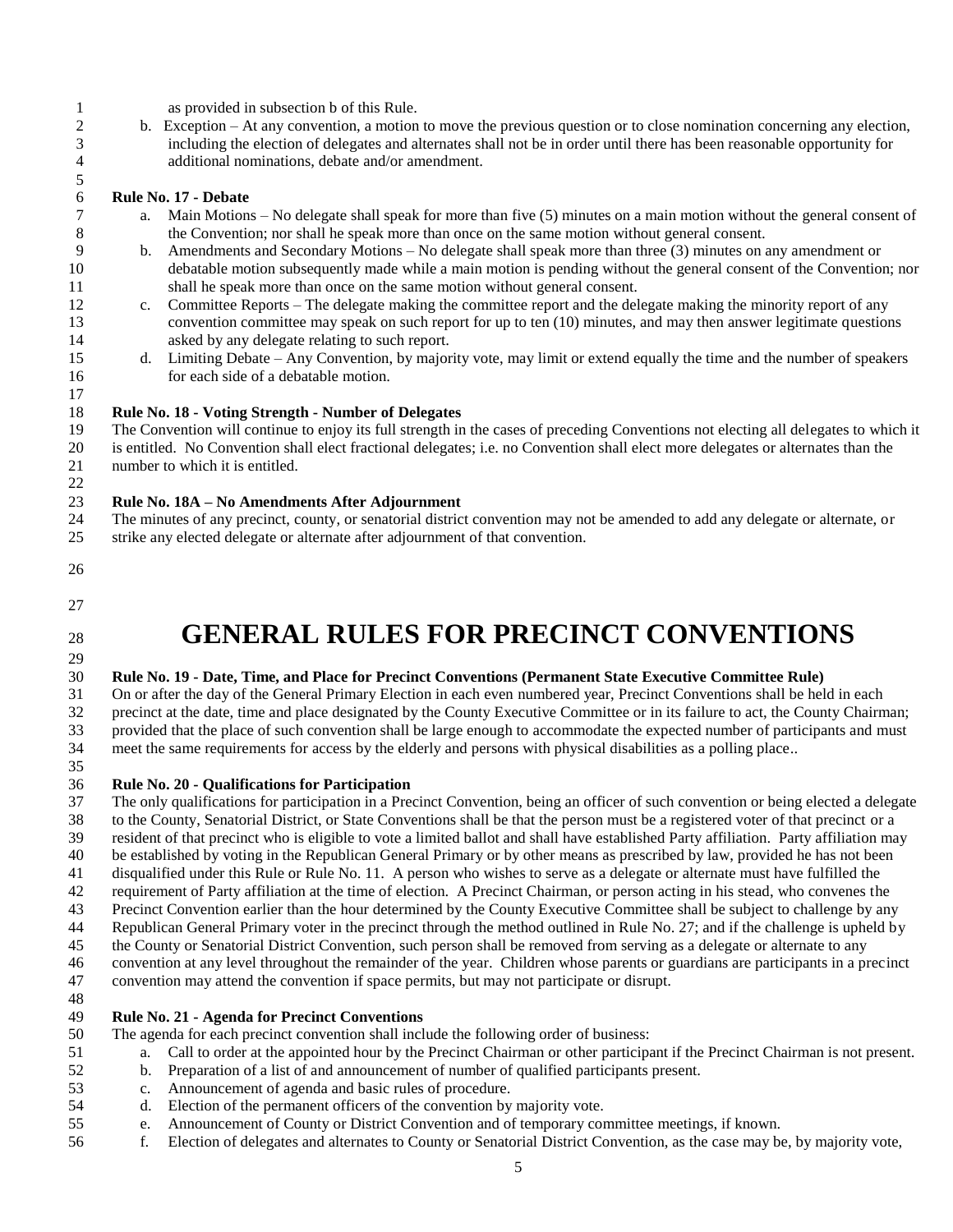| $\mathbf{1}$<br>$\overline{2}$ |    | and certification of eligibility of each delegate and alternate by the Precinct Convention Secretary, where the primary<br>voters list is available. |
|--------------------------------|----|------------------------------------------------------------------------------------------------------------------------------------------------------|
| $\mathfrak{Z}$                 | g. | Resolutions.                                                                                                                                         |
| $\overline{4}$                 | h. | Other business.                                                                                                                                      |
| $\sqrt{5}$                     | i. | Adjourn.                                                                                                                                             |
| 6                              |    |                                                                                                                                                      |
| $\overline{7}$                 |    | Rule No. 22 - Chairman's Responsibilities                                                                                                            |
| 8                              | a. | Written or Electronic Records – The Permanent Chairman of the Precinct Convention shall be responsible for seeing that                               |
| 9                              |    | an accurate written or electronic record is prepared of all convention proceedings, including:                                                       |
| 10                             |    | 1. The minutes of the Precinct Convention.                                                                                                           |
| 11                             |    | 2. The list of participants and their residence addresses and towns.                                                                                 |
| 12                             |    | The list of delegates and alternates elected to the County or Senatorial District Convention with residence<br>3.                                    |
| 13                             |    | addresses and towns.                                                                                                                                 |
| 14                             |    | 4. All resolutions, adopted or not adopted.                                                                                                          |
| 15                             | b. | Inspection of Records – The written record shall be signed by Permanent Chairman of the Precinct Convention, and                                     |
| 16                             |    | made available for inspection and additional copying by any participant in the convention for a period of thirty (30)                                |
| 17                             |    | minutes immediately following adjournment of the convention. Upon request, the Permanent Chairman shall certify any                                  |
| 18                             |    | correct copy with his signature.                                                                                                                     |
| 19                             | c. | Transmittal of Records - The Permanent Chairman of the Precinct Convention shall safely transmit to the County                                       |
| 20                             |    | Chairman the written or electronic record of all convention proceedings, and one (1) copy of the same. Transmittal may                               |
| 21                             |    | be:                                                                                                                                                  |
| $\overline{22}$                |    | Electronic, delivered to the County Chairman's electronic mail address or other website designated by the<br>1.                                      |
| 23                             |    | County Chairman for this purpose, not later than the third $(3rd)$ day after the date of the Precinct Convention if                                  |
| 24                             |    | not held on the same day or day immediately preceding the County or Senatorial District Convention. If the                                           |
| 25                             |    | Precinct Convention is held on the same day or the day immediately preceding the County or Senatorial District                                       |
| 26                             |    | Convention, the Permanent Chairman shall deliver the record within thirty (30) minutes of adjournment of the                                         |
| 27                             |    | Precinct Convention.                                                                                                                                 |
| 28                             |    | 2. By mail, deposited in the mail not later than the second $(2^{nd})$ day after the date of the Precinct Convention if not                          |
| 29                             |    | held on the same day or day immediately preceding the County or Senatorial District Convention, or                                                   |
| 30                             |    | In person, delivered not later than the third $(3^{rd})$ day after the date of the Precinct Convention if not held on the<br>3.                      |
| 31                             |    | same day or day immediately preceding the County or Senatorial District Convention. If the Precinct                                                  |
| 32                             |    | Convention is held on the same day or the day immediately preceding the County or Senatorial District                                                |
| 33                             |    | Convention, the Permanent Chairman shall deliver the record within thirty (30) minutes of adjournment of the                                         |
| 34                             |    | Precinct Convention.                                                                                                                                 |
| 35                             |    | In counties that do not hold Precinct Conventions on the same day or day immediately preceding the County or                                         |
| 36                             |    | Senatorial District Convention, and contain multiple Senatorial Districts, the County Chairman shall deliver the original                            |
| 37                             |    | records of each Precinct Convention to the Temporary Chairmen of the Senatorial District Conventions not later than the                              |
| 38                             |    | sixth $(6th)$ day after the date of the Precinct Convention. The County Chairman shall deliver any records subsequently                              |
| 39                             |    | received from a Precinct Convention within two (2) business days after receipt.                                                                      |
| 40                             | d. | Preservation of Records – The Permanent Chairman of the Precinct Convention shall preserve a copy of the written or                                  |
| 41                             |    | electronic record, which is not a public record, until the end of the voting year.                                                                   |
| 42                             |    | The County Chairman shall preserve a paper or electronic copy of the written records of each Precinct Convention until                               |
| 43                             |    | the end of the voting year. The copies are a public record, and shall be available for inspection. The County Chairman                               |
| 44                             |    | shall schedule a reasonable time and place for review of the records to occur within seven (7) days of receipt of a written                          |
| 45                             |    | request.                                                                                                                                             |
|                                |    |                                                                                                                                                      |
| 46                             |    |                                                                                                                                                      |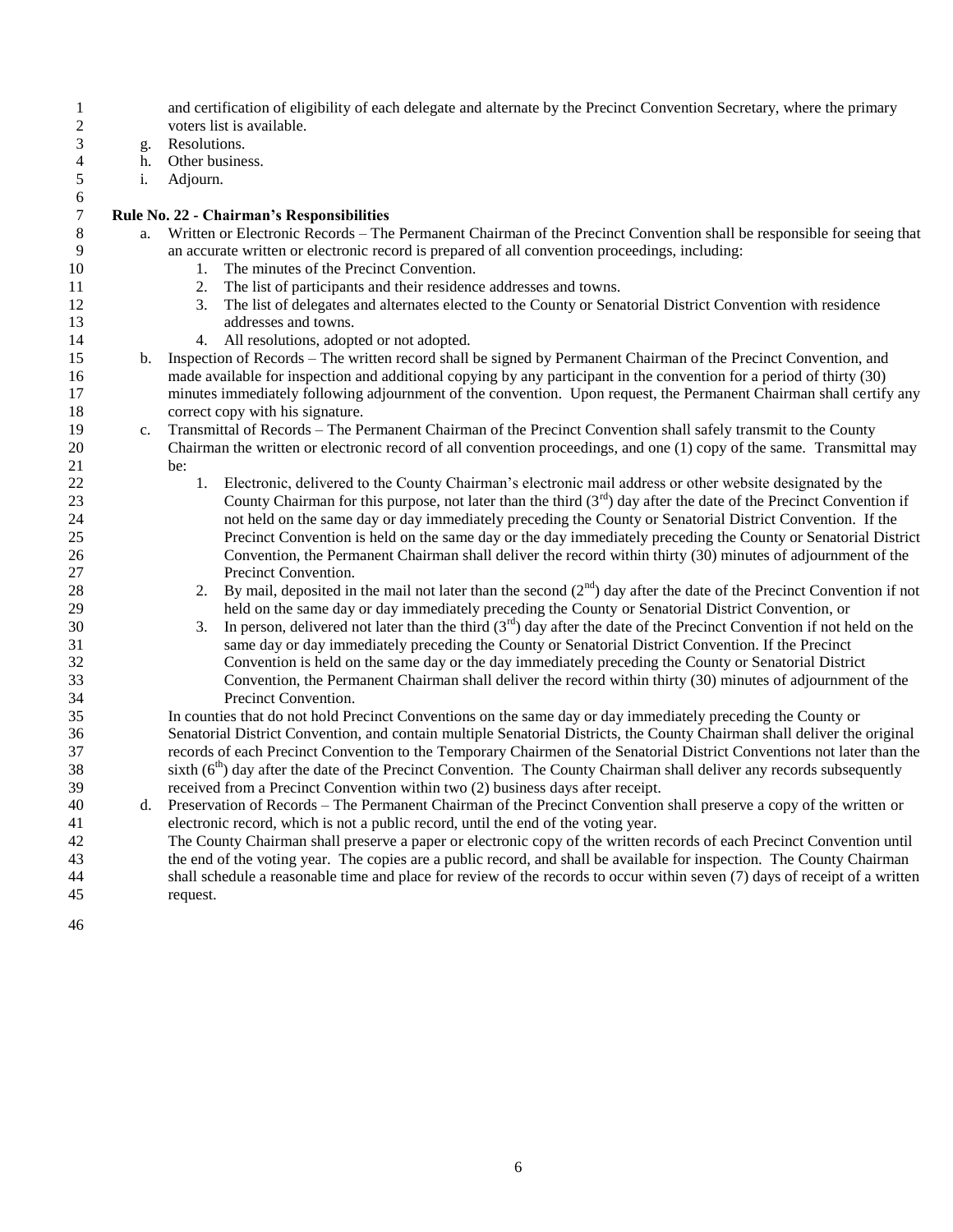### **GENERAL RULES FOR COUNTY, SENATORIAL, DISTRICT AND STATE CONVENTIONS**

### **Rule No. 23 - Convention Resolutions**

 At any convention other than a Precinct Convention, all resolutions including those offered by delegates for consideration by the Convention shall be filed with the Secretary of the Convention not later than thirty (30) minutes after the Permanent Committee on Platform and Resolutions is appointed and shall automatically and without debate be referred by the Secretary of the Convention to the Committee on Platform and Resolutions or other committee appropriate to the subject for consideration and report. The Secretary of the Convention shall remain available in a publicly announced location easily accessible from the convention floor during the period in which such resolutions can be filed. All resolutions adopted by the next lower level convention shall be considered by the Temporary Platform and Resolutions committee of the next higher level convention. A temporary or permanent resolutions committee may originate resolutions. 

### **Rule No. 23A - Delegate Allocations and Entitlements**

- a. The delegate and alternate entitlements to the County or Senatorial District and State Conventions shall be based on the number of votes cast for the Party's gubernatorial candidate in the most recent gubernatorial general election.
- 17 1. Each precinct convention shall be entitled to elect one delegate and one alternate to the County or Senatorial District Convention based on a ratio of one (1) for each twenty-five (25) votes and major fraction thereof within the boundaries of the voting precinct and further show in more detail on the following table provided that any Precinct Convention shall be entitled to elect at least one (1) delegate and one (1) alternate:

| Votes    | Delegates | Alternates |
|----------|-----------|------------|
| $0 - 37$ |           |            |
| 38-62    |           |            |
| 63-87    |           | 2          |
| 88-112   |           | 4          |
| 113-137  |           |            |
| etc.     | etc.      | etc.       |

 2. Each County or Senatorial District Convention shall be entitled to elect one (1) delegate and one (1) alternate to the State Convention based on a ratio of one (1) for each 300 votes and major fraction thereof within the boundaries of the County or Senatorial District and further shown in more detail on the following table provided that any County or Senatorial District Convention shall be entitled to elect at least two (2) delegates and two (2) alternates:

| Votes     | Delegates | Alternates |
|-----------|-----------|------------|
| 0-750     |           |            |
| 751-1050  |           | 3          |
| 1051-1350 |           | 4          |
| 1351-1650 |           |            |
| etc.      | etc.      | etc.       |
|           |           |            |

 3. Each Precinct and County/Senatorial District Convention delegate and alternate delegate entitlement to the State Convention shall be increased or decreased proportionately among all delegations to achieve a State Convention potential delegate and alternate delegate roll of no less than 7,500 delegates and 7,500 alternate delegates and no more than 9,000 delegates and 9,000 alternate delegates to the State Convention.

 b. At the option of the local County or Senatorial District Executive Committee and by a two-thirds (2/3) vote of said committee at the statutory meeting required pursuant to the TEC Section 172.082, the delegate entitlement may be changed to a ratio of one (1) to forty (40) and major fraction thereof, or any ratio in between, for that year only if said committee can justify among their peers that it is impractical due to size or availability of space to use the formula permitting the maximum number.

 c. The delegate and alternate entitlement in a presidential election year for a County or Senatorial District Convention which includes more than one (1) Congressional District shall be apportioned among the Congressional Districts in the same manner they are apportioned to the County or Senatorial Districts, provided that the total delegate and alternate entitlement from the County or Senatorial District does not exceed that provided for in this Rule. If the calculation of delegate and alternate entitlements by Congressional District are different from the calculation of delegate and alternate entitlements by County or Senatorial District, the following guidelines shall be used in adjusting the total delegate/alternate entitlements:

- 
- 1. The delegate and alternate totals shall not be greater than the delegate/alternate calculation for the County or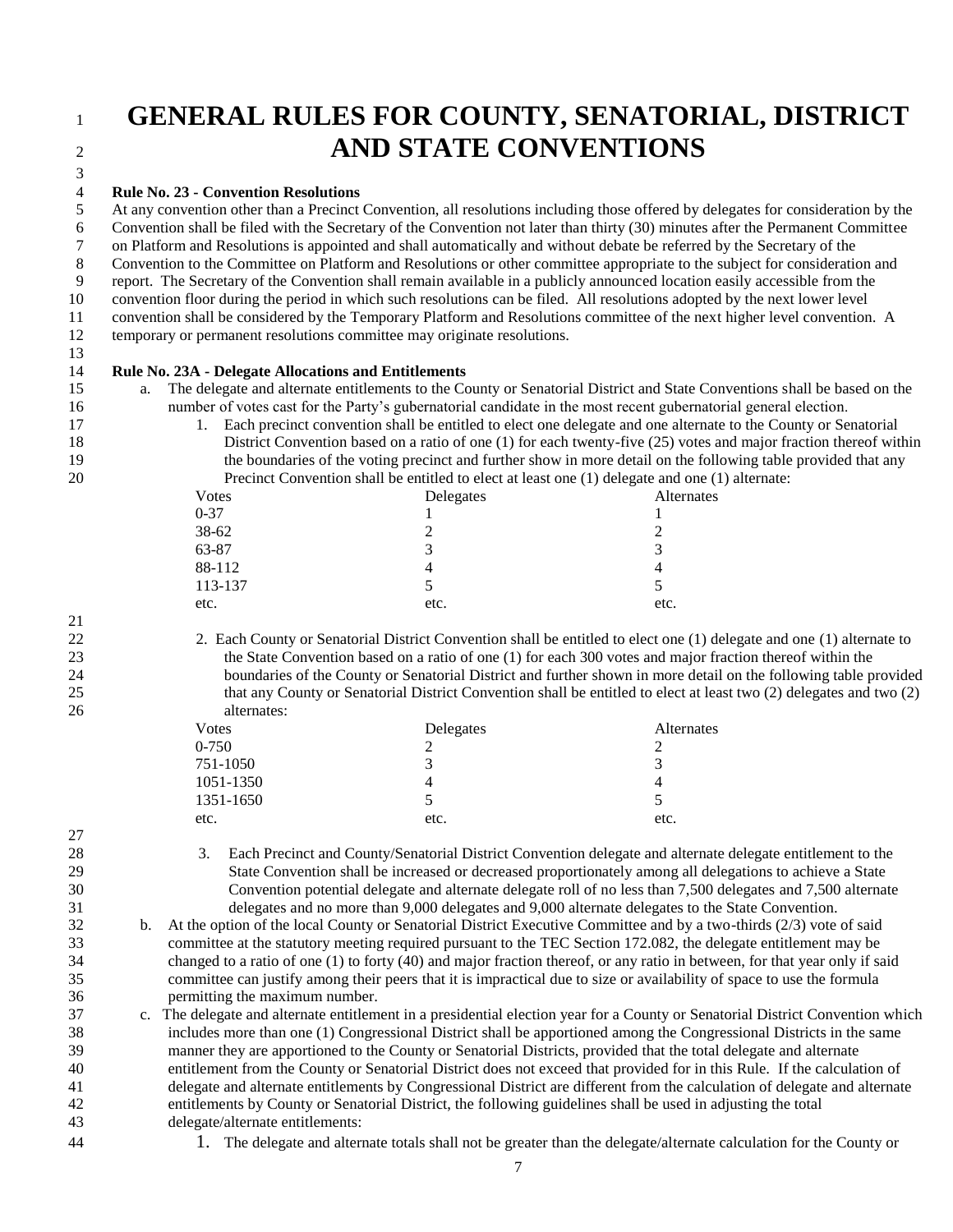| $\mathbf{1}$   |                          | Senatorial District except that any Congressional District shall be entitled to elect at least one (1) delegate and                                                                     |
|----------------|--------------------------|-----------------------------------------------------------------------------------------------------------------------------------------------------------------------------------------|
| $\overline{c}$ |                          | one (1) alternate which may cause the delegate/alternate entitlement for a County or Senatorial District to                                                                             |
| 3              |                          | exceed the total entitlement for the County or Senatorial District by the number of delegates and alternates from                                                                       |
| $\overline{4}$ |                          | one (1) or more Congressional Districts with less than enough votes to get an entitlement of greater than one (1)                                                                       |
| 5              |                          | pursuant to section a of this Rule, in a presidential election year;                                                                                                                    |
| 6              |                          | 2. Except as provided in subsection 1 above, if the calculation for delegates and alternates by Congressional                                                                           |
| 7              |                          | District should exceed the number of delegates and alternates by Senatorial District, then the delegate and                                                                             |
| 8              |                          | alternate entitlement to the Congressional District shall be reduced beginning with the smallest fraction, then                                                                         |
| 9              |                          | continuing to the next higher fraction until the calculations are equal;                                                                                                                |
| 10             |                          | 3. If the calculation for delegates and alternates by Senatorial District should exceed the number of delegates and                                                                     |
| 11             |                          | alternates by Congressional District, then the delegate and alternate entitlement to the Congressional District                                                                         |
| 12             |                          | shall be increased beginning with the highest fraction, then continuing to the next lower fraction until the calcu-                                                                     |
| 13             |                          | lations are equal;                                                                                                                                                                      |
| 14             |                          | 4. In a presidential election year, each delegate and each alternate shall have credentials for both the Senatorial                                                                     |
| 15             |                          | District and the Congressional District Caucuses and if a delegate or alternate is not credentialed for both, the                                                                       |
| 16             |                          | delegate or alternate shall not be credentialed for either.                                                                                                                             |
| 17             |                          | d. In the event of boundary changes among precincts or districts, or the creation or deletion of precincts or districts since the                                                       |
| 18             |                          | most recent gubernatorial election, the following rules shall govern the allocation of gubernatorial votes to the changed                                                               |
| 19             |                          | or newly created precincts or districts.                                                                                                                                                |
| 20             |                          | 1. The apportionment of gubernatorial votes to the newly created or changed precincts or districts shall be made                                                                        |
| 21             |                          | using any fair and equitable method for making such determination.                                                                                                                      |
| 22             | 2.                       | The County Executive Committee shall apportion to each precinct the number of votes to be used in allocating                                                                            |
| 23             |                          | the number of delegates and alternates which may be elected by such precincts using any fair and equitable                                                                              |
| 24             |                          | method for making the determination.                                                                                                                                                    |
| 25             | 3.                       | When the boundaries of a Senatorial District or Congressional District have changed or a new district formed                                                                            |
| 26             |                          | causing a boundary change in an election precinct, the apportionment of gubernatorial votes to each precinct                                                                            |
| 27             |                          | shall be used in allocating the number of delegates to be elected in each affected district.                                                                                            |
| 28             | 4.                       | If the County Executive Committee fails to act before the first $(1st)$ day of candidate filing for a place on the                                                                      |
| 29             |                          | General Primary ballot for public office, the SREC shall make such apportionment of the gubernatorial vote to                                                                           |
| 30             |                          | precincts.                                                                                                                                                                              |
| 31             |                          |                                                                                                                                                                                         |
| 32<br>33       |                          | <b>Rule No. 24 - Minority Reports of Committees</b><br>At any convention other than a Precinct Convention, a minority report of a committee, shall be presented to the Convention, if a |
| 34             |                          | committee member has notified the committee chairman of the intent to file a minority report before the committee adjourns, and                                                         |
| 35             |                          | if it has been reduced to writing and signed by not less than two $(2)$ or twenty percent $(20%)$ of the members of such committee,                                                     |
| 36             |                          | whichever is greater, and presented to the chairman of the committee or the convention secretary no longer than 30 minutes after                                                        |
| 37             |                          | the committee adjourns. The committee member who presents the minority report to the Convention shall be permitted to move                                                              |
| 38             | the implementing motion. |                                                                                                                                                                                         |
| 39             |                          |                                                                                                                                                                                         |
| 40             |                          | Rule No. 25 - Persons Admitted and Who May Address                                                                                                                                      |
| 41             | a.                       | Admittance – At any convention other than a Precinct Convention, there shall be admitted to the convention floor only                                                                   |
| 42             |                          | delegates whose names are listed on the temporary roll during the temporary organization or on the permanent roll when                                                                  |
| 43             |                          | adopted by the Convention, past State Chairmen and Vice Chairmen, the present members of the SREC, its officers and                                                                     |
| 44             |                          | employees, the National Committeeman and Committeewoman, past National Committeemen and Committeewomen,                                                                                 |

- properly accredited members of the media, babies of nursing mothers who are delegates, Republican public
- officeholders, Republican candidates for public office, and persons assisting delegates that have physical disabilities. b. Badges – The Secretary of the Convention is instructed to issue identification badges in accordance with the above, and the Sergeant-at-Arms and his assistants shall admit only authorized persons to the convention floor. Seating shall be
- 49 provided for alternates in the section(s) designated for guests.<br>50 c. Addressing Convention At any convention other than a Prec c. Addressing Convention – At any convention other than a Precinct Convention, no person other than a Republican Party of Texas official, member of the SREC, or delegate shall address the Convention or Caucus of the convention without the permission of the Chairman or the general consent of the Convention or Caucus of the convention.
- d. At any convention, registration and credentialing shall continue through adjournment.

### **Rule No. 26 - Seating of Alternates**

- At any convention other than a Precinct Convention**.**
- a. Order of Seating Alternates Alternates shall be seated for absent delegates in the order listed in the minutes of the convention electing them; however, if instructions are provided by the Convention electing such alternates, said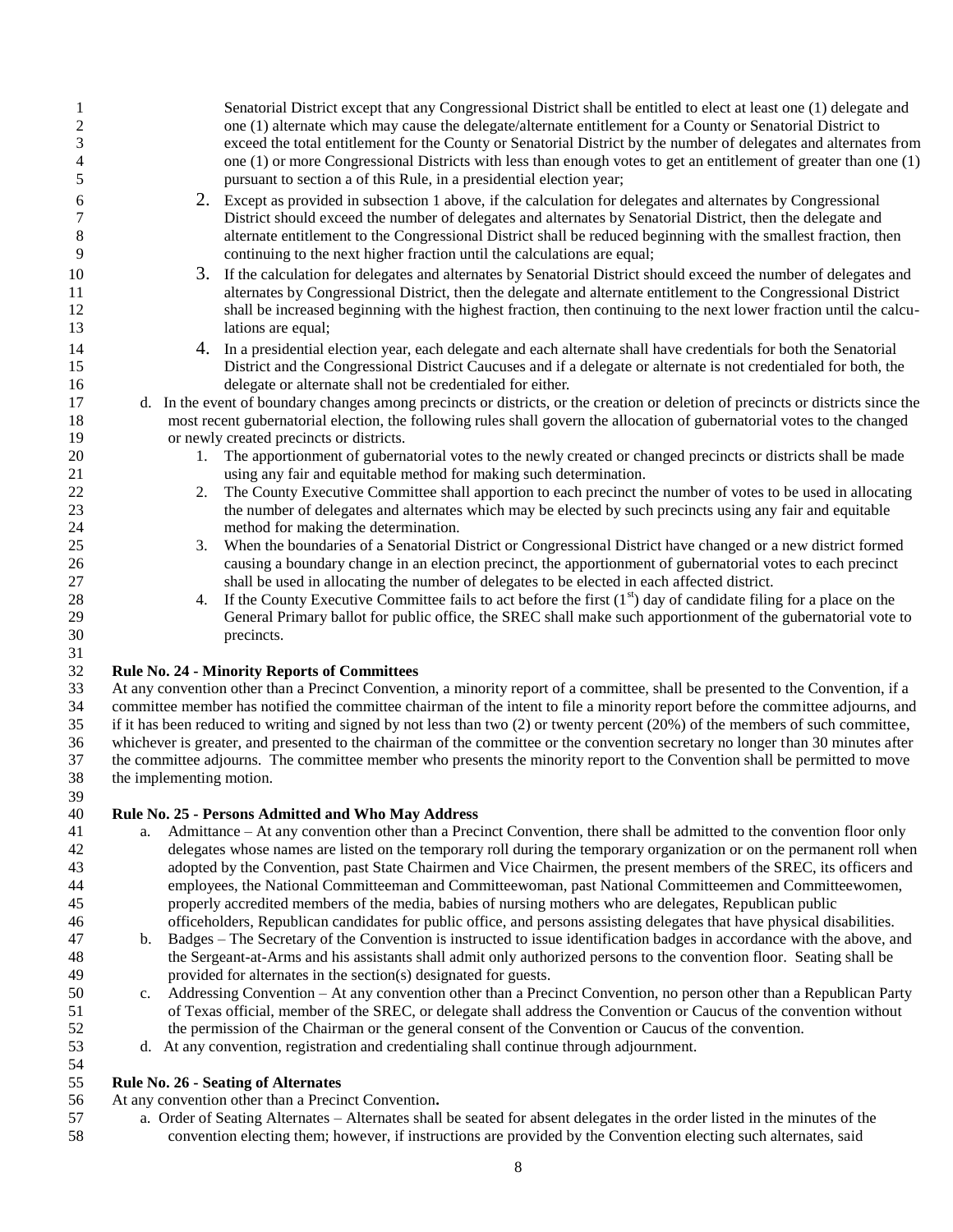| $\mathbf{1}$   |    | instructions shall be followed in the seating of alternates.                                                                   |
|----------------|----|--------------------------------------------------------------------------------------------------------------------------------|
| $\overline{c}$ |    | b. Voting in Caucuses – Alternates shall be admitted to all district or precinct caucuses; however, they shall not vote or be  |
| 3              |    | provided any privileges of a delegate unless seated for an absent delegate.                                                    |
| 4              |    | c. Limitations on Using Alternates - Alternates shall replace delegates absent from the voting floor only from the same        |
| 5              |    | convention electing such alternates.                                                                                           |
| 6              |    | d. Timing of Seating – Alternates may be seated to replace absent delegates at any time in a convention by the chairman of a   |
| 7              |    | delegation and seated alternates shall relinquish their seat upon the return to the floor by the delegate except that:         |
| $\,8\,$        |    | 1. Alternates shall be seated to replace delegates absent from the voting floor prior to the beginning of any vote             |
| 9              |    | and shall not be seated or unseated during any vote.                                                                           |
| 10             |    | 2. In caucuses, alternates shall be seated to replace delegates absent from the voting floor prior to roll call of the         |
| 11             |    | caucus or delegation of the caucus and shall not be seated or unseated during the roll call of the caucus or                   |
| 12             |    | delegation of the caucus.                                                                                                      |
| 13             |    | 3. Alternates under challenge pursuant to Rule No. 27 shall not be seated until the challenge is resolved.                     |
|                |    |                                                                                                                                |
| 14             |    |                                                                                                                                |
| 15             |    | Rule No. 27 - Challenges to Credentials of Delegates                                                                           |
| 16             | a. | County or Senatorial District Conventions. The credentials of any delegate or alternate to a County or Senatorial District     |
| 17             |    | Convention may be challenged by any person who voted in the Republican General Primary and resides in the same                 |
| 18             |    | precinct as the delegate he wishes to challenge by mailing to the County or District Convention Chairman a written             |
| 19             |    | challenge specifying the grounds for the challenge and detailing the specific Rule or Rules alleged to have been violated.     |
| 20             |    | The challenge shall be sent via certified or registered mail at least three (3) days before the date of the convention. A      |
|                |    | copy of this challenge shall be certified or registered mailed by the person initiating the challenge to the challenged        |
| 22             |    | delegate(s) or alternate(s). The County or District Convention Chairman shall send all challenges to the chairman of the       |
| 23             |    | Temporary Committee on Credentials of the convention in question.                                                              |
| 24             | b. | State Convention.                                                                                                              |
| $25\,$         |    | 1. Filing of Challenge. The credentials of any delegate or alternate to the State Convention may be challenged by              |
|                |    | any person who voted in the Republican General Primary and who resides in the same County and Senatorial                       |
|                |    | District as the delegate or alternate he wishes to challenge by sending to the State Chairman and to the                       |
| 28             |    | $\alpha$ delegate(s) or alternate(s) to whom such challenge relates a written challenge specifying the grounds for the         |
| 29             |    | challenge and detailing the specific Rule or Rules alleged to have been violated. The challenge shall be sent via              |
| 30             |    | certified return receipt or registered mail no later than thirty (30) days following the date of the county or                 |
| 31             |    | Senatorial District Convention. The State Chairman shall deliver all such challenges to the Republican State                   |
| 32             |    | Officials Committee (as constituted in the bylaws of the SREC).                                                                |
| 33             |    | 2. State Officials Committee. Without attempting to assess merit or lack of merit, the Officials Committee shall in            |
| 34             |    | open session without taking testimony conduct a preliminary review of each challenge in order to establish                     |
| 35             |    | whether the basis for the challenge is valid under the Rules of the Republican Party of Texas. The Officials                   |
| 36             |    | Committee shall forward to the Temporary Committee on Credentials all challenges alleging violations of Party                  |
| 37             |    | Rules at a county or senatorial district convention unless the Officials Committee determines the basis of the                 |
| 38             |    | challenge to be frivolous, i.e. irrelevant or lacking in substance. Any challenge deemed frivolous shall not be                |
|                |    | forwarded to the Temporary Committee on Credentials, and the principal(s) who brought such challenge and the                   |
|                |    | principal(s) against whom the challenge was brought shall be promptly notified by certified with return receipt                |
|                |    | or registered mail. The Credentials Committee shall not hear a late challenge of a delegate or alternate.                      |
|                |    | 3. Appeal. A decision of the Officials Committee may be appealed by either party to the Temporary Committee on                 |
|                |    |                                                                                                                                |
|                |    | Credentials by mailing of appeal via certified with return receipt or registered mail notice to the Credentials                |
|                |    | Committee Chairman and to the principal(s) named in the challenge no later than ten (10) days prior to the date                |
|                |    | that the State Convention holds its first $(1st)$ general session.                                                             |
|                | c. | Status of Challenged Delegate. No delegate whose credentials are challenged shall lose his eligibility to serve on a           |
|                |    | temporary committee, although he may not vote in the Credentials Committee on his own challenge.                               |
|                | d. | Committee on Credentials Procedure. At any convention other than a precinct convention, the Temporary Committee on             |
|                |    | Credentials, when it convenes, shall hear both sides of the challenge and shall report to the Convention the names of the      |
|                |    | delegates or alternates whom it believes are entitled to participate in the convention. The Convention shall vote on the       |
|                |    | report of the Committee on Credentials on each challenge that is made. Challenged delegates shall be listed on the             |
|                |    | Temporary Roll, but may not vote on their own challenge. Furthermore, delegates from delegations that are being                |
| 52             |    | challenged may not be seated until the challenge is resolved.                                                                  |
| 53<br>54       |    |                                                                                                                                |
| 55             |    | Rule No. 27A – Date, Time and Place for County and Senatorial District Conventions (Permanent State Executive                  |
| 56             |    | <b>Committee Rule</b> )                                                                                                        |
| 57             |    | County and Senatorial District Conventions shall be held on the third Saturday after general primary election day. However, if |
|                |    |                                                                                                                                |

that date occurs during Passover or on the day following Good Friday, the conventions shall be held on the next Saturday that

does not occur during Passover or on the day following Good Friday. The County Executive Committee in each county shall set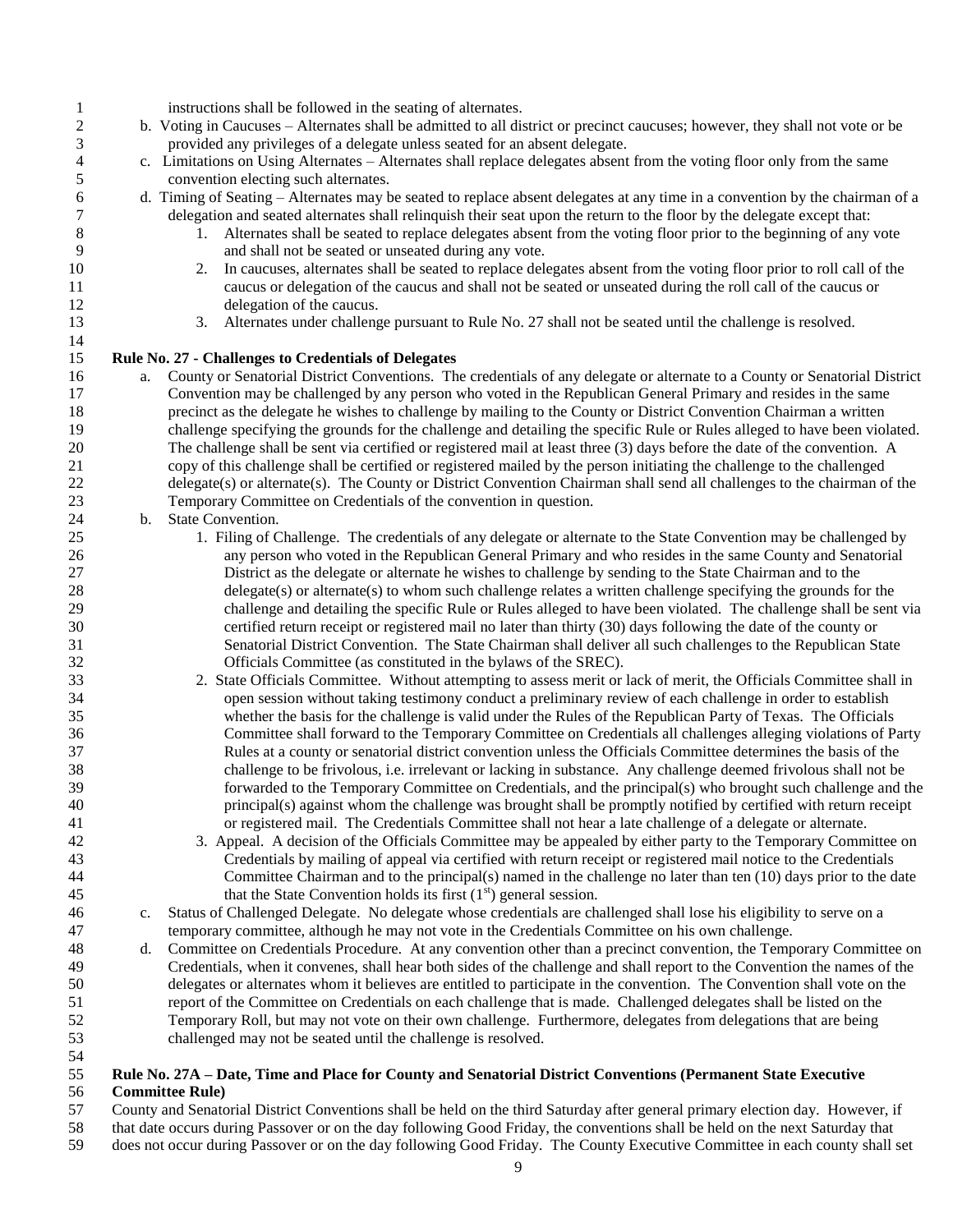the hour and place for convening County and Senatorial District Conventions in that county.

**Rule No. 28 - Conventions in County with Multiple Senatorial Districts**

 If a county is situated in more than one state Senatorial District, instead of a County Convention, a Senatorial District Convention 6 shall be held in each part of the county that is situated in a different Senatorial District, provided, however, that shared facilities may be utilized for separate Senatorial District Conventions that may be held outsid may be utilized for separate Senatorial District Conventions that may be held outside the geographical boundaries of the Senatorial District, if party interests and public accessibility will be served as determined by a caucus of precinct chairmen in each affected Senatorial District within the county no later than the date on which drawing for a position on the primary ballot is conducted. A meeting for this purpose shall have been called by written notice to each precinct chairman in each respective Senatorial District within the county from the County Chairman, post-marked no later than ten (10) days prior to the meeting. 

**Rule No. 29 - County/Senatorial Convention Committees**

 

- A. Prior to each County or Senatorial District Convention, the Temporary Chairman shall appoint the following committees, and name the chairmen thereof, provided that all members shall be delegates and if the convention has more than fifty (50) delegates, each such committee shall be composed of at least five (5) and not more than fifteen (15) delegates. The committees and their duties shall be as follows:
- 19 1. Credentials: This committee shall hear any contest concerning delegates and shall recommend the Permanent Roll of the Convention.
- 2. Rules: This committee shall recommend the Supplementary Rules for the Convention.
- 22 3. Permanent Organization: This committee shall recommend permanent officers of the convention from among the delegates present.
- 24 4. Resolutions: This committee shall conduct preliminary deliberations for the purpose of making<br>25 commentations to the Permanent Resolutions Committee. recommendations to the Permanent Resolutions Committee.
- 5. Nominations: This committee shall conduct preliminary deliberations for the purpose of making recommendations to the Permanent Nominations Committee.
- B. The Temporary Convention Chairman shall make available at the Chairman's podium at the start of the convention, no fewer than five (5) copies of the Temporary Rules Committee report and no fewer than five (5) copies of the Temporary Resolutions Committee report, and announce they may be inspected by any delegate or alternate to the convention.
- C. Immediately upon the election of the Permanent Chairman, the Permanent Chairman shall appoint the following Permanent Committees from among the delegates, whose duties shall be as stated below, and the chairmen thereof, provided that if the convention has more than twenty-five (25) delegates, each such committee shall be composed of at least five (5) and not more than fifteen (15) delegates. The committees and their duties shall be as follows:
- 1. Nominations: This committee shall present nominations for delegates and alternates to the State Convention, after considering the recommendations of the Temporary Nominations Committee.
- 2. Resolutions: This committee shall recommend resolutions to the Convention, after considering the recommendations of the Temporary Resolutions Committee.]

### **Rule No. 30 - County/Senatorial Convention Agenda**

The agenda for each County or Senatorial District Convention shall include the following order of business.

- a. Call to order by the [Temporary] Chairman.
- b. Roll call of temporary roll of delegates. (Roll call may be taken by name or by Precinct Delegation count. The delegate registration list may be used at the start of the convention to establish the temporary roll and a quorum for the convention, when approved by a majority voice vote of the delegates present. Delegates must provide proper identification upon registration to obtain their credentials, if this method is to be used.) At conclusion of roll call the Secretary shall announce:
- 1. the number of delegations present;
- 2. the combined voting strength of those delegations; and
- 3. the number of attending delegates at start of convention.
- c. Report of the Credentials Committee (this report shall be acted on prior to any further business.)
- d. Report of the Rules Committee; adoption of supplemental rules.
- e. Report of the Permanent Organization Committee; election of permanent officers from among the delegates.
- f. Appointment of Permanent Nominations and Permanent Resolutions Committees.
- g. Precinct Caucuses, if applicable.
- h. Report of the Nominations Committee; adoption of nominations.
- i. Report of the Resolutions Committee; adoption of resolutions.
- j. Other business.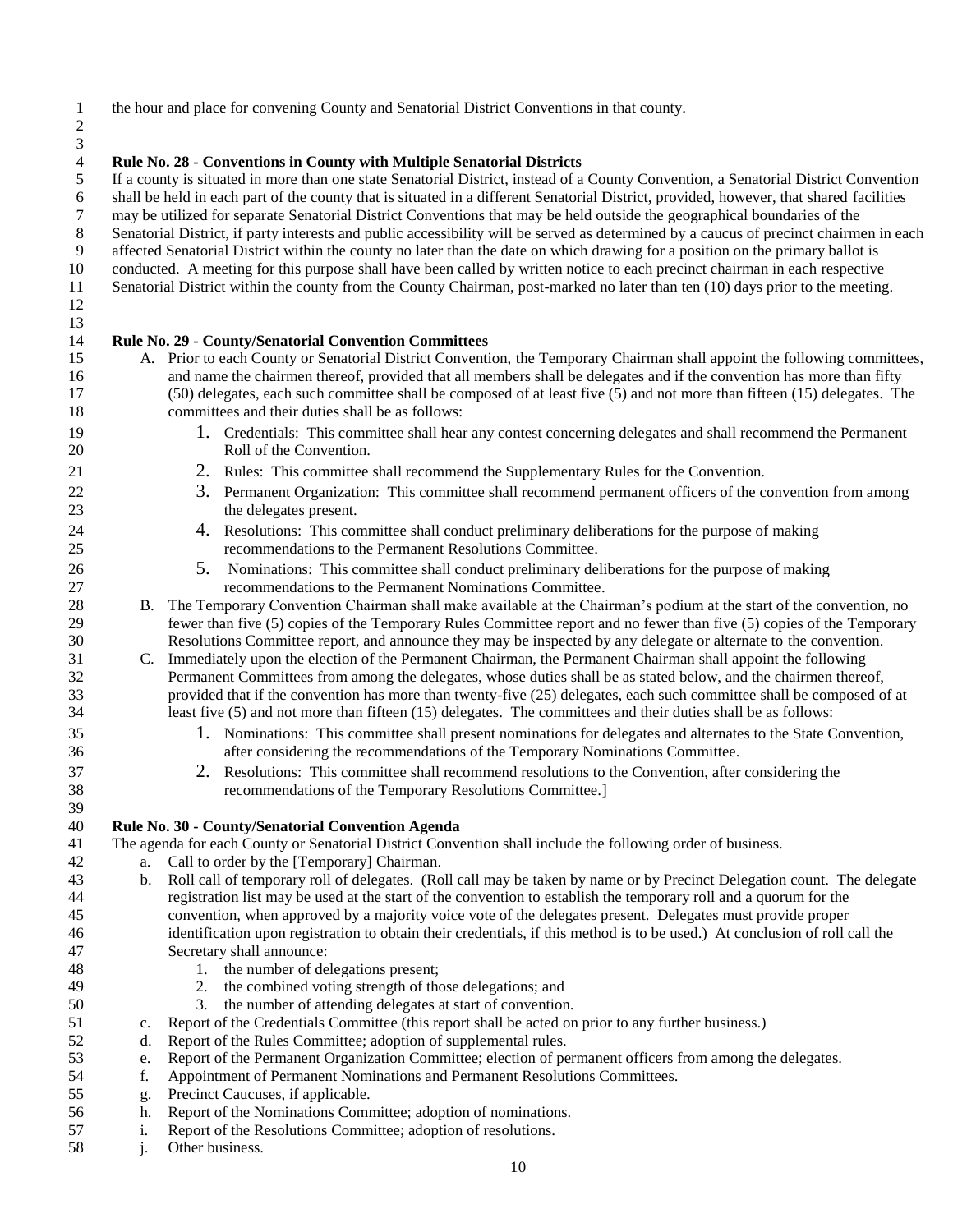### k. Adjourn.

 Provided, however, that such order of business, following item (c) may be changed by affirmative vote of two-thirds (2/3) of the delegates present and voting.

 $\frac{4}{5}$ 

# **Rule No. 31 - Report of Nominations Committee**

At a County or Senatorial District Convention, the Committee on Nominations shall present a report including a list of delegates

and alternates for election to the State Convention and the Nominations Committee shall designate the manner in which alternates

- shall replace absent delegates. That report may be amended by the Convention by the process of adding, or by striking and
- inserting, or by substitution. The Convention shall then elect the delegates and alternates to the State Convention by adopting the
- report, or the report as amended, of the Nominations Committee. All delegates and alternates may be elected at-large, or some or
- all may be allocated to precincts, at the discretion of the Convention.

### **Rule No. 32 - Certified List of Delegates**

 Delegates and alternates to the Republican State Convention shall be made aware, at the time they submit their names, that any contact information provided may be disclosed in accordance with the following:

- 16 a. The Permanent Chairman of a County or Senatorial District Convention shall be responsible for making a certified list of the delegates and alternates chosen, with residence addresses including towns shown thereon, phone number (if available), and email address (if available), together with a copy of all resolutions adopted by the Convention, and shall sign the same, the Permanent Secretary of such convention attesting his signature; and within five (5) days after the convention shall forward such certified lists, and resolutions to the State Chairman at the Republican Party of Texas State Headquarters. The lists, resolutions, and other records of the convention only to the extent required by law shall be 22 made available by the Permanent Chairman for inspection and copying during office hours, at a charge not to exceed 23 \$1.00 per page.
- b. Any compilation of delegate and alternate information prepared by the Republican Party of Texas shall not be treated as a public record. However, subject to appropriate proprietary agreements, said compilation shall be made available to any then current delegate or alternate of the Republican State Convention or any Republican officeholder or candidate for Party or public office or Party County Chairman at a charge not to exceed \$25.00 per 1,000 delegates and alternates provided. Said information and its updates shall be made available at the earliest practical date and initially no later than five (5) weeks from the date of the last County or Senatorial District Convention. Said information, once available, shall be provided to a qualified requestor within no more than seven (7) business days of the receipt by the Republican Party of Texas State Headquarters of the order form and payment.
- 

# 

# **GENERAL RULES FOR STATE CONVENTIONS**

- **Rule No. 33 - Temporary Organization**
- A. Date, Time, Place and Call. The SREC shall select the date, time and place of the State Convention, and the State Chairman shall include this information along with the date and place of temporary committee meetings in the call to the convention, which shall be mailed at least ten (10) days prior to the Convention to each delegate and alternate on the temporary roll. The State Chairman shall recommend the temporary convention agenda and order of business to the SREC.
- B. Temporary Committees. Within twenty (20) days following the County/Senatorial District Conventions, the two (2) SREC members representing each Senatorial District, either separately or jointly, shall recommend to the State Chairman one (1) representative from among their district's delegates to each of the State Convention temporary committees. The State Chairman shall appoint one (1) delegate from each Senatorial District to each of these committees from among these recommendations timely submitted, or of his own choosing if no names were submitted, or none were eligible or willing to serve.
- In addition to these members, the State Chairman shall appoint the Chairman for each temporary committee. These lists of members and Chairmen, including contact information, shall be posted to the Republican Party of Texas' website within thirty (30) days following the County/Senatorial District Conventions. Said list(s) will be dated and updated as new/corrected information is obtained. The temporary committees are:
- 1. Credentials: This committee shall hear any contests concerning delegates and alternates which were not filed as challenges and shall recommend the resolution of such contests, plus the temporary roll about which there is no contest, to the SREC. Additionally, this committee shall hear all challenges forwarded to it by the State Officials Committee, plus any challenge under appeal, and shall recommend the resolution thereof to the State Convention. Upon resolution by the State Convention of any challenges under this appeal process, this committee shall recommend the permanent roll to the State Convention.
- 2. Organization: This committee shall recommend the temporary organization of the convention to the SREC.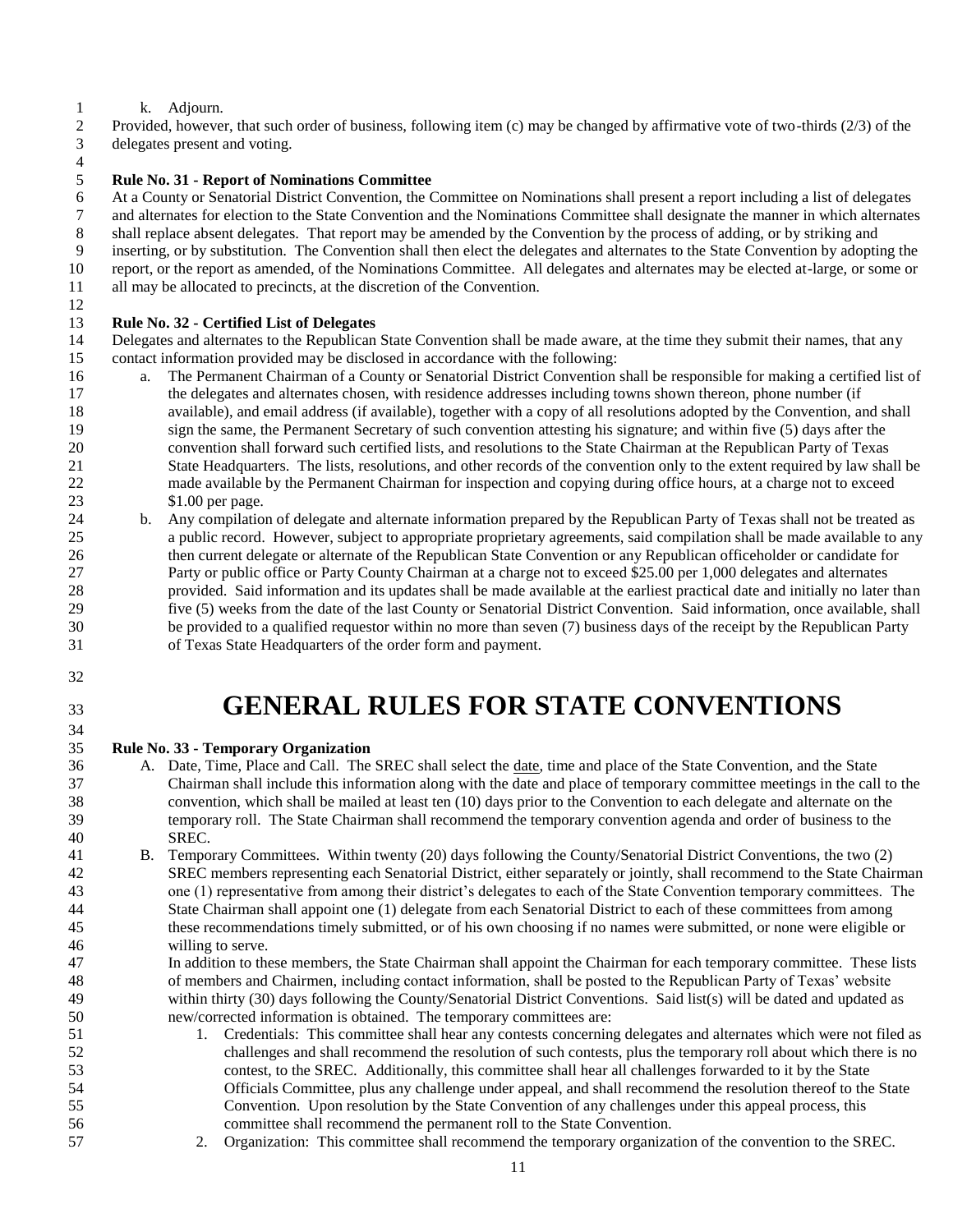| 1<br>$\overline{c}$ | The State Chairman shall be the Temporary Chairman of the Biennial State Convention. The officers of each<br>State Convention shall include a registered parliamentarian, appointed by the State Chairman. This committee |
|---------------------|---------------------------------------------------------------------------------------------------------------------------------------------------------------------------------------------------------------------------|
| 3                   | shall also recommend the permanent organization to the State Convention after the State Convention's adoption                                                                                                             |
| 4                   | of the permanent roll. The election of a permanent convention chairman shall not be in order until a majority of                                                                                                          |
| 5                   |                                                                                                                                                                                                                           |
|                     | those delegates elected at county or senatorial district conventions have registered in attendance at the state                                                                                                           |
| 6                   | convention. For the purposes of this section, alternates seated as delegates shall be counted as delegates.                                                                                                               |
|                     | 3. Rules: This committee shall recommend the Supplementary Rules for the Convention to the SREC and may                                                                                                                   |
| 8                   | recommend changes in these General Rules to the Permanent Committee on Rules.                                                                                                                                             |
| 9                   | Platform and Resolutions: This committee shall conduct the preliminary deliberations for the purpose of<br>4.                                                                                                             |
| 10                  | making recommendations to the Permanent Committee on Platform and Resolutions.                                                                                                                                            |
| 11                  | C. SREC Pre-convention Meeting. Prior to the convention, the SREC shall approve the following:                                                                                                                            |
| 12                  | 1. The Temporary Roll of the Convention, excluding those challenges, if any, to be resolved by the Convention as                                                                                                          |
| 13                  | provided in Rule No. 27.                                                                                                                                                                                                  |
| 14                  | 2. The temporary Supplementary Rules of the Convention, which together with these General Rules shall be the                                                                                                              |
| 15                  | Temporary Rules of the Convention.                                                                                                                                                                                        |
| 16                  | 3. The temporary agenda and order of business of the convention.                                                                                                                                                          |
| 17                  | 4. The temporary organization of the convention.                                                                                                                                                                          |
| 18                  | D. Temporary Caucus Chairman. Prior to each State Convention in Presidential election years the State Chairman shall                                                                                                      |
| 19                  | appoint the Temporary Chairman of each Congressional District Caucus. Prior to each State Convention, the two (2)                                                                                                         |
| 20                  | members from each Senatorial District of the SREC shall appoint one (1) representative from among their Senatorial                                                                                                        |
| 21                  | District's delegates to be the Temporary Chairman in Senatorial District Caucus; provided, however, that if requested in                                                                                                  |
| 22                  | writing by Senatorial District Convention resolution, the State Chairman shall appoint the Permanent Chairman of the                                                                                                      |
| 23                  | last Senatorial District Convention for those Senatorial Districts which lie solely within one (1) county, unless the                                                                                                     |
| 24                  | Permanent Chairman is unable or unwilling to serve. If the two (2) SREC members cannot agree on a selection, then                                                                                                         |
| 25                  |                                                                                                                                                                                                                           |
|                     | each shall submit a name to the State Chairman, who will select one (1) of the names submitted. If any appointed                                                                                                          |

delegate is unable to serve, the State Chairman may appoint a replacement.

### **Rule No. 34 - Permanent Committees and Composition**

 At each Biennial State Convention, the membership of each permanent committee listed below shall be composed of one (1) delegate from each Senatorial District, to be elected by caucus of the delegates in each such district, plus the Chairman thereof, to

- be appointed by the State Chairman. If there is a temporary committee specified in these Rules corresponding to a permanent
- committee in this Rule, the scope of the permanent committee is not limited to what was considered by, voted upon, or
- recommended by the temporary committee counterpart.
- Such permanent committees shall be as follows:
- a. Credentials: This committee shall continue to add registered delegates and alternates to the permanent roll throughout the convention.
- b. Rules and Order of Business: This committee shall recommend to the Convention the Supplementary Rules of the Convention, any amendments to these General Rules, and the Order of Business.
- c. Platform and Resolutions: This committee shall recommend to the Convention the platform (if applicable) and the resolutions.
- d. State Nominations: This committee shall report to the Convention nominations for the state positions to be filled by the Convention.

### **Rule No. 34A - National Nominations Committee**

 At the Biennial State Convention in presidential election years, there shall also be a permanent National Nominations Committee composed of one (1) delegate from each Congressional District, to be elected by caucus of the delegates in each such district, plus the chairman thereof, to be appointed by the State Chairman. The Chairman of the permanent National Nominations Committee shall convene the meeting of the committee two (2) hours after the start of the Congressional Caucus with a quorum being present. This committee shall report to the Convention nominations for National Delegates and Alternates, Presidential Electors, and National Committeeman and National Committeewoman, which nominations have previously been made in accordance with

- Rule Nos. 39 and 40, and sections 6 and 7 of Rule No. 38.
- 

### **Rule No. 35 - Temporary Committee on Credentials - Contest**

At a State Convention, any delegate or alternate who has filed a challenge or who has been challenged including delegates and

alternates whose names are not listed on the Temporary Roll of the Convention, but are listed on County or Senatorial District

Convention Minutes and Returns filed with the State Chairman shall be allowed admittance to the room in which the Temporary

- Committee on Credentials holds its meetings for the purpose of presenting a contest and may speak to the merits of their case
- within the time limits established by the committee. The contestants from only one (1) County or Senatorial District shall be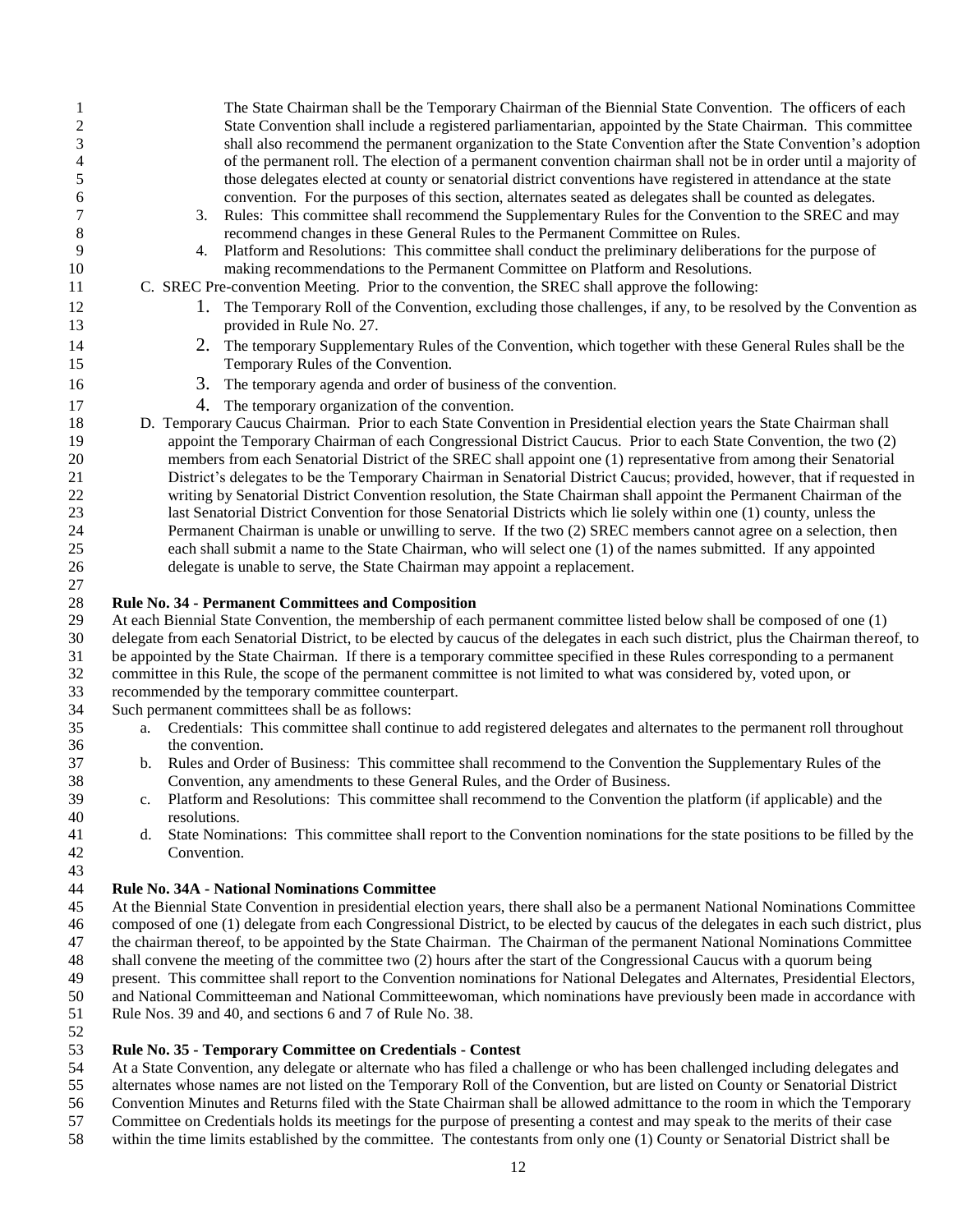- admitted at one (1) time. Any contest will be reported by the Credentials Committee to the SREC, with a recommendation as to
- its resolution, and the decision of the SREC will be final in determining its effect on the Temporary Roll of the Convention. If the
- contest is filed as a challenge, in accordance with provisions of Rule No. 27, the issue will be presented by the Credentials
- Committee with a recommendation for its resolution, to the full Convention for final determination.
- $\frac{5}{6}$

# **Rule No. 36 - Seating and Voting/State Conventions**

 Seating and voting at the Biennial State Convention shall be by Congressional District or Senatorial District as appropriate. 

**Rule No. 37** - Is intentionally blank.

### **Rule No. 38 - National Convention Delegates and Alternates**

- *Section 1. Presidential Primary, Application of Rule*
- a. Presidential Primary: A Presidential Primary election shall be conducted by the Republican Party in the year 1980 and every fourth year thereafter in conjunction with the Party's General Primary Election for the purpose of permitting the qualified voters of Texas to express their respective preferences as to the nominee of the Republican Party to the office of President of the United States.
- b. Application of Rule: Such Presidential Primary shall be held, and the delegates and alternates to the National Convention for that year shall be selected and elected, in the manner and at the times set forth in this Rule.

### *Section 2. Method of Qualifying as Presidential Candidate*

- a. Filing: Any person eligible to hold the office of President of the United States may qualify to participate as a Presidential candidate in the presidential primary by filing with the State Chairman, not later than 6:00 p.m. January 2, or the next business day thereafter, preceding the primary, a signed and acknowledged application for his or her name to be placed on the Presidential Primary ballot, accompanied by a supporting petition signed by a minimum of 300 registered voters of the state from each of a minimum of fifteen (15) Congressional Districts, or the payment of a filing fee of \$5,000.
- b. Signing Petition: A voter may sign only one (1) petition supporting one (1) candidate for President and may sign that petition only one (1) time. The name of any voter violating this provision shall be stricken from all petitions signed by that voter and shall not be counted for any purpose.
- c. Form of Petition: The SREC shall prescribe the form of all applications and petitions which are to be filed pursuant to this section and may by resolution provide for a method of verification of the petitions required here.
- d. Withdrawal or Death of Candidate: A Presidential candidate may withdraw from participation in the Presidential Primary at any time by filing with the Secretary of the SREC a signed and acknowledged request to that effect. If a Presidential candidate dies or withdraws before the sixty-second  $(62<sup>nd</sup>)$  day prior to Election Day, the name of the candidate shall not appear on the ballot. If a candidate dies or withdraws during the sixty-two (62) days before Primary Election Day, the votes cast for that candidate shall be counted and the delegate and alternates, if any, allocable to that candidate under this Rule shall be elected by the appropriate Congressional District Caucus from any qualified persons and they shall be uncommitted delegates and alternates.
- e. Replacement of Delegates of Withdrawn or Deceased Candidate: If a Presidential candidate withdraws or dies during the time between Primary Election Day and the convening of the State Convention, then any delegates and alternates to which such Presidential candidate would otherwise be entitled under this Rule shall lapse and the appropriate Congressional District Caucuses at the State Convention shall elect qualified delegates and alternates as uncommitted delegates and alternates in replacement of the delegates and alternates of such withdrawn or deceased candidate. For the purpose of this section, withdrawal shall be accomplished only by the candidate filing a signed and acknowledged request to that effect with the Secretary of the SREC.
- f. Challenge to Petition: In the event of a challenge to a petition, the State Chairman shall follow the procedure for verification of signatures by means of statistical sampling as provided in Chapter 141, Sub-Chapter C, Section 141.069 of the Texas Election Code.

### *Section 3. The Presidential Primary Ballot*

- a. Listing on Ballot: The names of the qualifying Presidential candidates shall be printed on the ballot as a separate race (and as the first race if not prohibited by law) on the Party's Official Ballot for the General Primary. The names of the candidates shall be listed in a vertical column under the heading "Preference for Presidential Nominee." The order of appearance on the Ballot in each County shall be determined by lot in each County at a meeting of the County Executive Committee in accordance with Section 172.082, Texas Election Code.
- b. Uncommitted: In addition to the ballot listing of the names of the qualifying Presidential candidates, there shall appear at the bottom of such listing of candidates on said ballot a place designated "Uncommitted" in accordance with Section 4 of this Rule.
- c. Adjustment of Ballot for Various Methods of Voting: Appropriate changes shall be made in ballots for voting machines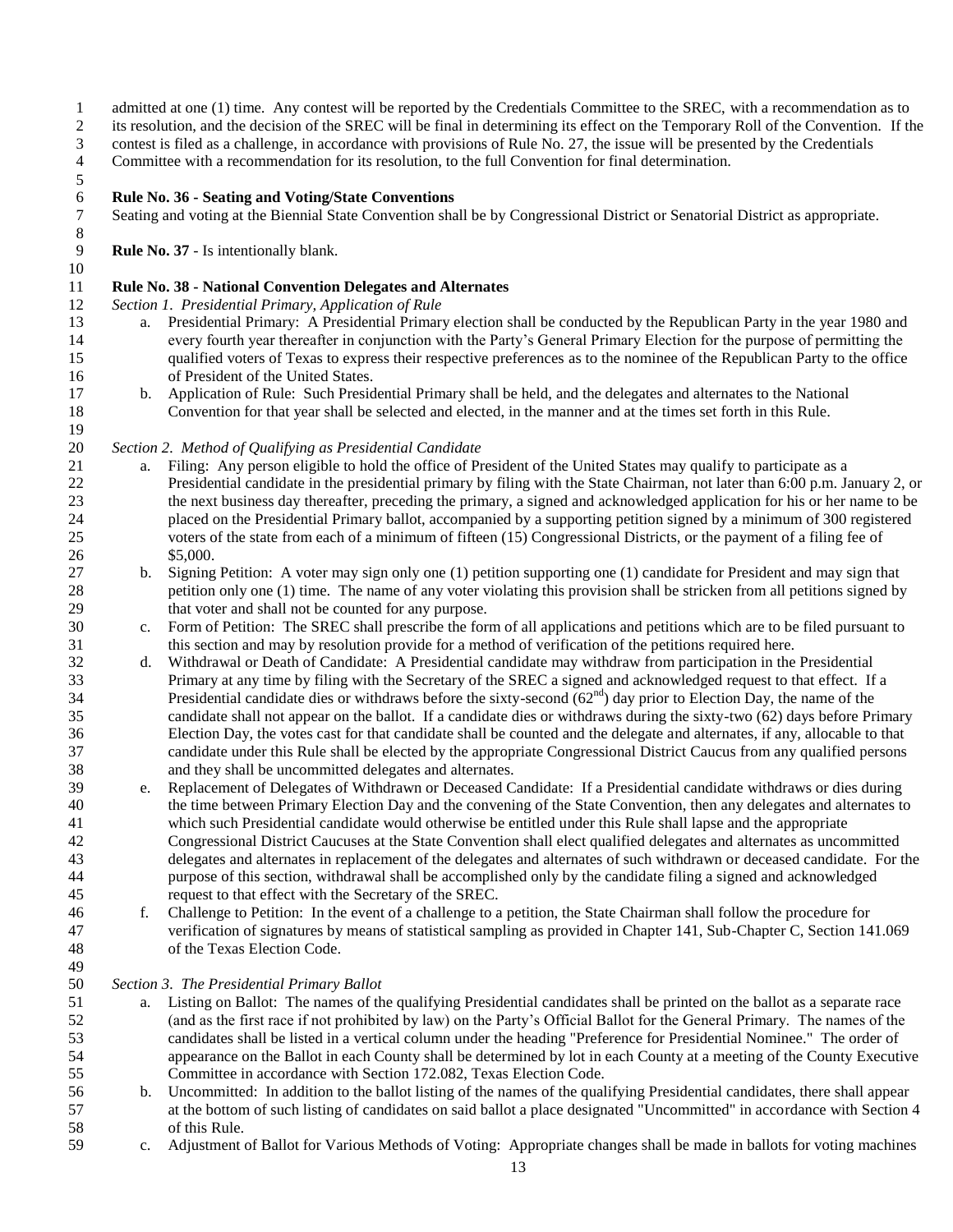and electronic voting systems; consistent with the method of voting used.

- d. Style of Names: The type for all names of qualifying Presidential candidates shall be uniform and of the same size and the SREC shall prescribe a sample ballot and the State Chairman shall furnish a copy of the sample ballot to each County
- 4 Chairman at the time prescribed by the Election Code for certifying the names to appear on the ballot.<br>5 e. Write-in Prohibited: Write-in voting for presidential candidates shall not be permitted, and any write-in e. Write-in Prohibited: Write-in voting for presidential candidates shall not be permitted, and any write-in votes shall not be counted for any purpose.

#### *Section 4. Uncommitted Delegates and Alternates*

In addition to the foregoing, uncommitted delegates and alternates may be elected as follows:

- a. District Delegates: In those Congressional Districts entitled to uncommitted delegates and alternates under this Rule, the Congressional District Caucus convened at the State Convention shall elect and submit to the Convention for confirmation, in like manner with other delegates and alternates, the name(s) and appropriate number of qualified voters who reside in the district and who voted in the Republican Presidential Primary and who sign a pledge declaring themselves uncommitted at the time of their election as uncommitted district delegates and alternates to the National Convention, and such persons shall be confirmed by the Convention as uncommitted district delegates and alternates.
- b. Delegate Entitlement: For the purpose of determining entitlements under sections 8 and 9 of this Rule, votes cast for "Uncommitted" on the ballot shall be considered as having been voted for a separate candidate.
- *c.* At Large Delegates: In the event a canvass of the Republican Presidential Primary vote on a state-wide basis demonstrates that the voters are entitled to one or more uncommitted delegates and alternates at-large under this Rule, the National Nominations Committee, as provided for under Rule No. 34A, shall nominate and include in its report to the Convention under section 7, subsection c, the appropriate number of qualified voters of the State who voted in the Republican Presidential Primary and who sign a pledge declaring themselves uncommitted at the time of their election, as at-large and uncommitted delegates and alternates to the National Convention.

*Section 5. Canvass of Returns*

 For the purpose of selecting district delegates and alternates, the returns of votes cast for Presidential candidates in the Republican Presidential Primary shall be canvassed by the SREC at the same time as the returns for other offices and shall be canvassed and recorded by Congressional District. For the purpose of selecting at-large delegates and alternates, the returns shall be canvassed and counted on a statewide basis.

#### *Section 6. Election of District Delegates and Alternates at State Convention*

- a. Number of District Delegates and Alternates: Three (3) district delegates from each Congressional District and three (3) alternates shall be elected at the State Convention required by Section 174.092, Texas Election Code, in accordance with this section and the entitlements set forth in sections 8 and 9 hereof.
- b. At the State Convention, each Congressional District shall meet and shall elect those district delegates and alternates to which a candidate is entitled under section 8. Elections for a candidate's committed delegates and alternates shall be from person nominated from the floor at the said meeting, provided however, that said nominee agree to adhere to the pledge to the candidate required under section 10 hereof. Nominations for uncommitted delegates, if there is such an entitlement, shall be provided under section 4. Elections shall be by majority vote, one at a time, with all delegates being elected first and then all alternates. Those delegates and alternates elected by the Congressional District shall be submitted to the Convention, which shall confirm, and not amend, those district delegates and alternates who shall be the district delegates and alternates from Texas to the National Convention of the Republican Party, and shall be so certified in accordance with The Rules of the Republican Party.

#### *Section 7. Election of At-Large Delegates and Alternates at State Convention*

- a. As provided for in Rule No. 34A, each Congressional District Caucus shall meet at the State Convention, and elect one (1) person to serve as a member of the National Nominations Committee from persons nominated from the floor at the said meeting. Election to this committee shall be by majority vote. In the same manner, each Congressional District Caucus may recommend the name of one (1) member for consideration by the National Nominations Committee as a National Convention delegate or alternate, but the National Nominations Committee is not required to accept such recommendation, in accordance with The Rules of the Republican Party.
- b. At the State Convention, the National Nominations Committee shall meet to select nominees for all at-large delegates and alternate delegates, and consider the recommended names of members of the Congressional District Caucuses for possible selection as National Convention Delegates and Alternates. Those elected federal office holders who have access to the floor of the National Convention by virtue of their office shall be prohibited for selection as an at-large national delegate or alternate, by the National Nominations Committee.
- c. Those at-large delegate and alternate nominees selected by the National Nominations committee shall be reported to the State Convention. This report shall not be amendable by the State Convention, but shall either be confirmed or rejected by the State Convention. If the report is rejected, it shall be immediately returned to the Committee for revision and then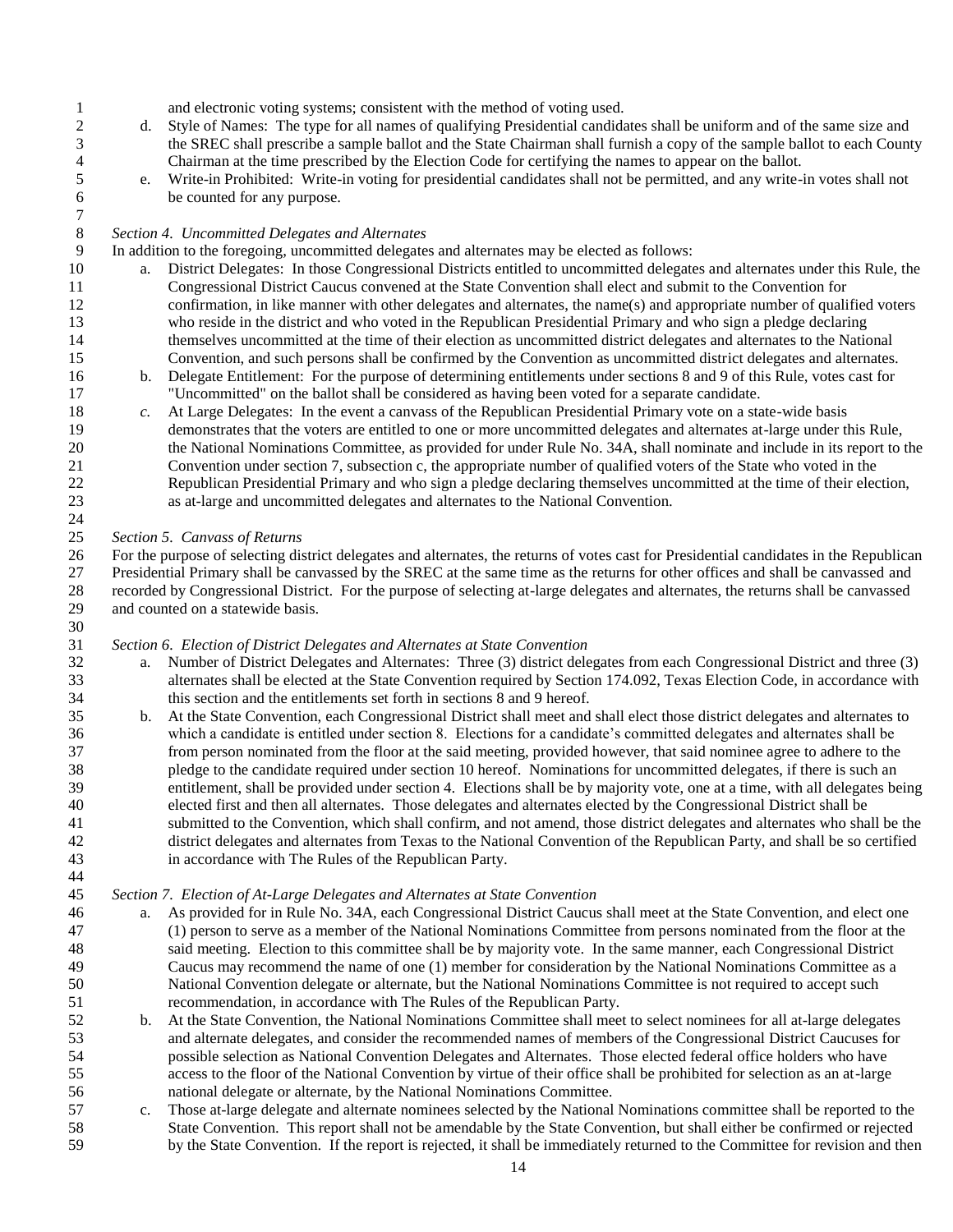resubmitted to the State Convention, until the report is confirmed by the Convention. The at-large delegates and alternates shall also be bound by the pledge provisions of section 10 of this Rule. At-large delegates and alternates nominated and elected from Texas in accordance with this Rule shall be certified as the delegates and alternates from Texas in accordance with The Rules of the Republican Party for the National Convention.

# *Section 8. District Delegate and Alternate Entitlements*

 For the purpose of determining the entitlement to district delegates and alternates by candidates, the provisions of this section shall apply as follows:

- a. More than Fifty Percent (50%) of Vote Received by Candidate: A candidate receiving more than fifty percent (50%) of the votes in any Congressional District shall be entitled to three (3) delegates and alternates from that Congressional District.
- b. No Candidate Receives Majority of Vote: If no candidate receives a majority of the votes in any Congressional District the plurality winner is entitled to two (2) delegates and alternates from that district and the candidate receiving the next highest number of votes receives one (1) delegate and alternate; provided, however, that if the plurality winner receives more than twenty percent (20%) and the number of votes received by the next highest candidate is less than twenty percent (20%), the plurality winner is entitled to three (3) delegates and alternates.
- c. No Candidate Receives Twenty Percent (20%) of Vote: If no candidate receives more than twenty percent (20%), each of the three (3) candidates receiving the highest number of votes shall receive one (1) delegate and alternate.

#### *Section 9. At-Large Delegate and Alternate Entitlements*

 For the purpose of determining the entitlement to at-large delegates and alternates by candidates, the provisions of this section shall apply, as follows:

- 23 a. More than Fifty Percent (50%) of Vote Received by Candidate: A candidate receiving more than fifty percent (50%) of the votes cast in the Presidential Primary canvassed on a statewide basis shall be entitled to all at-large delegates and alternates allocated to Texas under The Rules of the Republican Party.
- b. No Candidate Receives Majority of Vote: If no candidate receives a majority of the votes cast statewide in the Presidential Primary, then the at-large delegates and alternates shall be apportioned among the candidates receiving more 28 than twenty percent (20%) of the statewide vote in the ratio which the number of votes received by each such candidate who received more than twenty percent (20%) of the statewide vote, bears to the total of all such candidates receiving more than twenty percent (20%) of the statewide vote, rounding fractional delegates and alternates upward to the next whole number beginning with the candidate receiving the largest number of votes.
- c. No Candidate Receives Twenty Percent (20%) of Vote: If no candidate receives more than twenty percent (20%), the at- large delegates and alternates shall be apportioned among such candidates, beginning with the candidate receiving the highest number of votes and rounding fractional delegates and alternates upward to the next whole number, and then awarding delegates and alternates to the second highest candidate in the same manner, and so forth until the delegates and alternates to be apportioned have been fully awarded.
- *Section 10. Pledge of Delegates and Alternates.*
- a. Commitment to Candidate: By assenting to nomination on a Presidential candidate's slate, each delegate and alternate representing a Presidential candidate becomes pledged to the Presidential candidate on whose slate the delegate and alternate is nominated in accordance with subsection b of this section.
- b. Length of Commitment: A person who is elected as a delegate or alternate to the National Convention on the slate of a Presidential candidate by the State Convention to represent that particular Presidential candidate at the National Convention and who does not resign from the position is pledged to support that Presidential candidate at the National Convention until the candidate is nominated or until the delegate or alternate is released from the pledges as follows:
- 1. First  $(1<sup>st</sup>)$  nomination convention ballot: delegate or alternate shall be released from the pledge only in the event of death, withdrawal, or by decision of the candidate.
- 2. Second  $(2<sup>nd</sup>)$  nominating convention ballot: delegate or alternate shall be released from the pledge if the candidate has failed to receive twenty percent (20%) or more of the total vote cast on the preceding ballot; or by the decision of the candidate;
- 3. Third (3rd) and subsequent nominating convention ballots: delegates and alternates are released from any pledge.
- c. Uncommitted Delegates:Uncommitted delegates and alternates may vote as they choose on all questions and candidates presented at the National Convention.

### *Section 11. Delegate/Alternate Resignation*

- 57 a. Written Notice: Any delegate or alternate may resign by giving written notice to the Delegation Chairman and the State<br>58 Chairman at any time before the date of the National Convention. Chairman at any time before the date of the National Convention.
- b. Filling Vacancy: Should a vacancy occur in the at-large delegation after the date of the State Convention but prior to the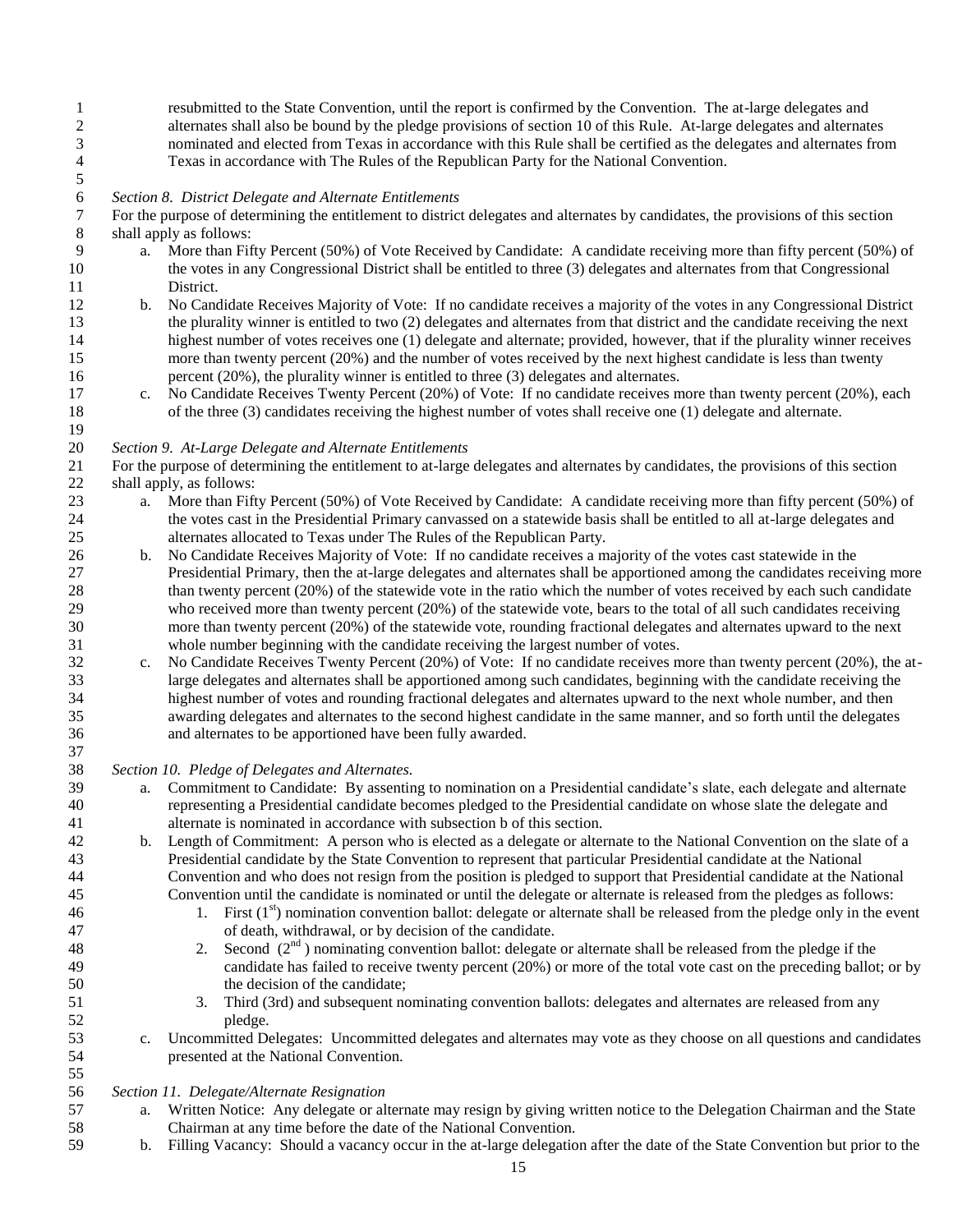convening of the National Convention, the Chairman of the National Nomination Committee of the State Convention shall fill such vacancy by appointing, in writing, any at-large alternate to fill any at-large delegate position. To fill the vacancy of an at-large alternate, the said Chairman may select any person eligible under this Rule to hold said position, 4 inasmuch as possible under The Rules of the Republican Party. In the case of a vacancy in a district delegate position,<br>5 the paired alternate shall be moved over, and the presidential candidate or his/her designated rep the paired alternate shall be moved over, and the presidential candidate or his/her designated representative shall appoint 6 a new alternate, with the condition that the person so appointed shall reside in the same Congressional District at the time<br>6 of appointment as the Congressional District in which the vacancy occurred. In the case of a of appointment as the Congressional District in which the vacancy occurred. In the case of a vacancy in a district alternate position, the presidential candidate or his/her designated representative shall appoint a new alternate, with the condition that the person so appointed shall reside in the same Congressional District at the time of appointment as the Congressional District in which the vacancy occurred. All appointments shall be made from those nominated at the convention, if possible. If no potential nominee exists, then the presidential candidate or his/her designated representative shall appoint as a new alternate anyone eligible under this Rule to hold said position, provided that said 13 nominee(s) agree to adhere to pledge to the candidate required under section 10 hereof.

*Section 12. Delegate/Alternate Qualifications*

 Each nominee for delegate and alternate must have voted in the Republican Presidential Primary, and must be qualified to be a delegate or alternate under The Rules of the Republican Party.

### **Rule No. 39 - Presidential Electors**

 At the Biennial State Convention in presidential election years, the delegates from each Congressional District shall nominate one (1) Presidential Elector and such nomination shall be presented to the National Nominations Committee; additionally, the National Nominations Committee shall select additional nominees to bring to total number of nominees to the number allowed by law. Each such nominee for Presidential Elector, prior to the report of the National Nominations Committee, shall file with the Chairman of the National Nominations Committee an affidavit in writing as to his commitment to vote for the Republican Party's nominees for President and Vice President. The report of the National Nominations Committee shall include only nominees who have so filed such affidavit. The report of the National Nominations Committee must include the nominees from the Congressional District who have so filed affidavits. The Convention shall then elect the Presidential Electors. Any vacancy among the Presidential Electors shall be filled by majority vote of the SREC, with the conditions that (1) the person elected to fill the vacancy shall have already filed with the State Chairman an affidavit in writing as to his commitment to vote for the Republican Party's nominees for President and Vice President and (2) if the vacancy occurs for a person who had been nominated by his Congressional District Caucus at the Biennial State Convention then the SREC shall elect a person who has filed such an affidavit, has made an affiliation with the Republican Party of Texas under Chapter 162 of the Texas Election Code, and resides

- in that same congressional district at the time he is elected by the SREC to be a replacement Presidential Elector.
- 

### **Rule No. 40 - National Committeeman and Committeewoman**

At the Biennial State Convention held in presidential election years, each Congressional District shall caucus and recommend a

- man for Republican National Committeeman from Texas and a woman for Republican National Committeewoman from Texas. These recommendations shall be forwarded to the National Nominations Committee by the district's member to the committee,
- 39 who shall support them on at least the first  $(1^s)$  round of voting. The National Nominations Committee shall select one  $(1)$  man
- and one (1) woman from these recommendations to be submitted to the Convention as nominees for these positions. Nominations
- from the floor shall be allowed only for candidates recommended by at least three (3) districts, or by petition signed by delegates
- equal in number to at least twenty percent (20%) of the convention voting strength.
- In the event of a vacancy in the office of National Committeeman or Committeewoman the vacancy shall be filled by a majority vote of the State Republican Executive Committee to serve until the next biennial state convention.
- 

### **Rule No. 41 - State Party Chairman and Vice Chairman**

At the Biennial State Convention, each Senatorial District shall caucus and recommend a man and woman for State Chairman and

- Vice Chairman. These recommendations shall be forwarded to the State Nominations Committee by the district's member to the 49 committee, who shall support them on at least the first  $(1<sup>st</sup>)$  round of voting. The State Nominations Committee shall select one
- (1) man and one (1) woman from these recommendations to be submitted to the Convention as nominees for these positions.
- Nominations from the floor shall be allowed only for candidates recommended by at least three (3) districts, or by petition signed
- by delegates equal in number to at least twenty percent (20%) of the convention voting strength. No person shall be eligible to be
- elected Chairman or Vice Chairman for more than four (4) consecutive two-year terms to the same office.
- 

### **Rule No. 42 - State Republican Executive Committee (SREC)**

- At the Biennial State Convention, each Senatorial District shall caucus and recommend two (2) nominees to represent that
- Senatorial District on the SREC as Committeeman and Committeewoman. The results shall be forwarded to the State
- Nominations Committee by the district's member to the committee, and the committee shall include the results in its report to the
- Convention. Those members selected to represent a particular Senatorial District must be those recommended by the convention